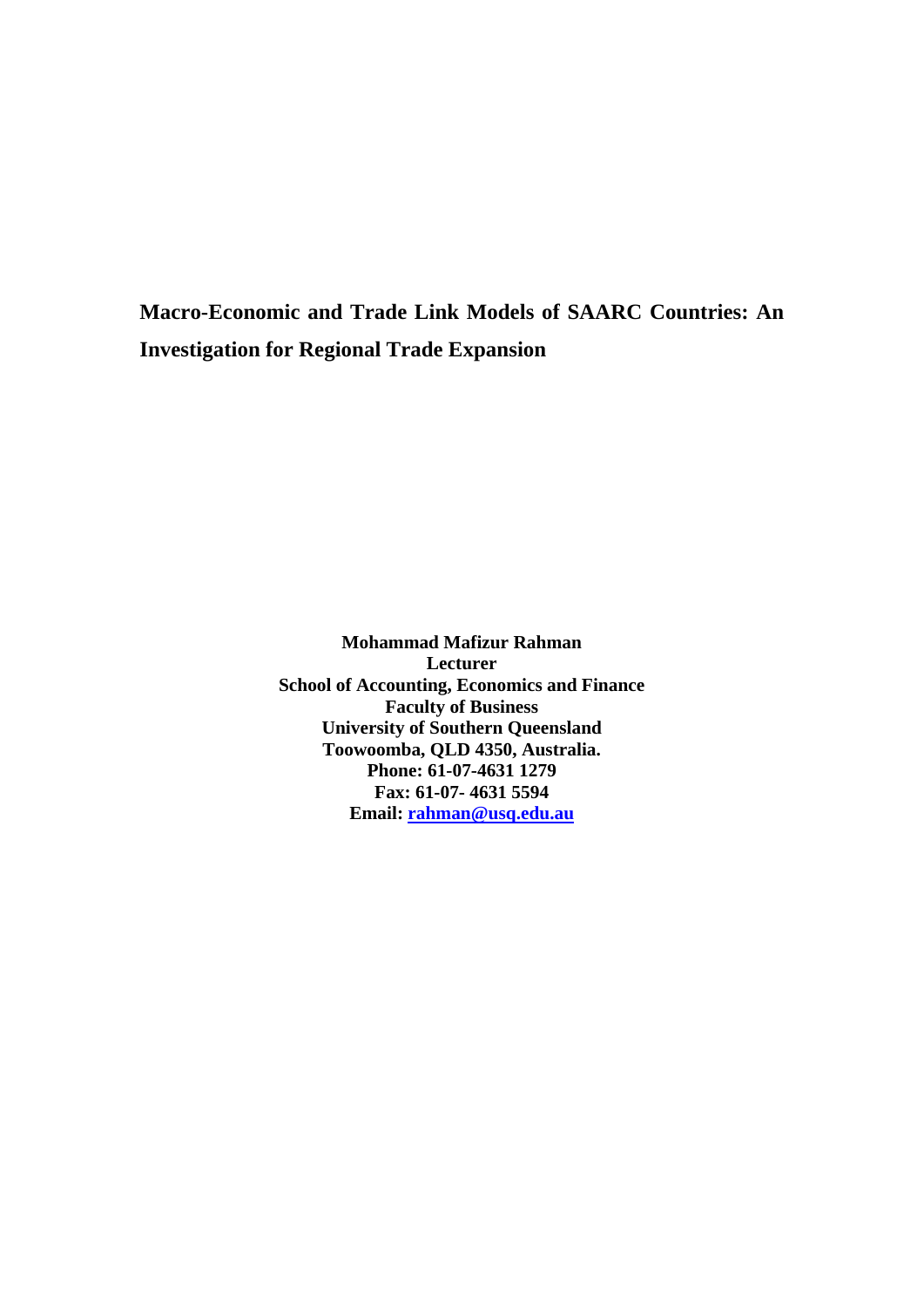# **Macro-Economic and Trade Link Models of SAARC Countries: An Investigation for Regional Trade Expansion**

*ABSTRACT: The paper examines the macroeconomic structure of SAARC countries-Bangladesh, India, Nepal, Pakistan and Sri Lanka. It also explores the possibility of trade expansion among these countries by examining the macro-economic and regional trade link models based on time series data of 28 years. The study finds that there are inter-country differences in production and consumption patterns, investment behaviour, tax and non-tax structures in the SAARC countries. Hence there is a considerable scope for trade expansion among the SAARC countries. The study also confirms that aggregate regional consumption and regional GNP increase significantly with the increase of aggregate regional trade, and the consumption and income elasticities are 1.70 and 1.61 respectively. The study also exhibits that the GNP of Bangladesh, Nepal, Pakistan and Sri Lanka, with limited exceptions, are significantly increased with the increase of their exports to the region. So these countries would definitely be benefited from the regional trade expansion. The same may be true for India if the smuggled trade is prevented or reduced, and true economic factors, keeping aside political conflicts, dominate for regional trade policy.* 

*KEY WORDS: Trade Expansion, SAARC Countries, Macroeconomic and Trade Link Models, Time Series Data.* 

**JEL Codes: E20, F10, C13, C22.**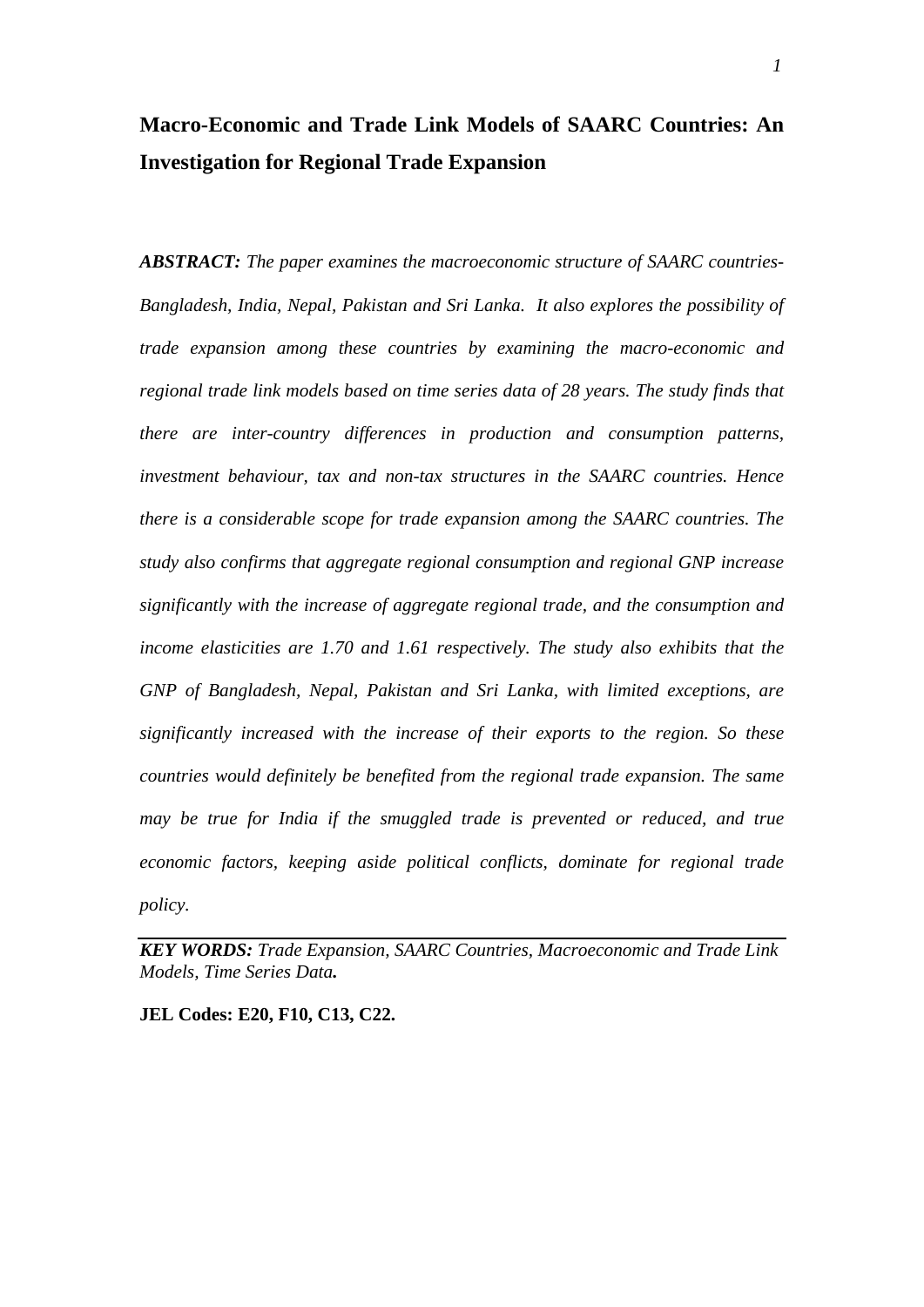# **1. INTRODUCTION**

The current intra-SAARC<sup>1</sup> trade, 4.09% of the total trade of the region in 2002 (IMF, 2003), is not convincing though the attempts of economic cooperation among these countries are being observed since 1985. Apart from country specific and regional politics, one of the main reasons for slow progress in economic cooperation in this region is the mutual ignorance about the structure of these economies. The lacking of sufficient quantitative assessment about the implications of further economic integration especially on the volume and direction of trade, income and employment situation, GDP and inflation, etc. may also be the reason for this slow economic cooperation (Guru-Gharana, 2000).

Against this backdrop, the aims of this paper are: (a) to examine the macroeconomic structure of 5 SAARC countries-Bangladesh, India, Nepal, Pakistan and Sri Lankaindividually with a view that this would help the policy makers and planners of these countries to analyze the impacts of different policy options and costs and benefits of increased economic integration in the SAARC regions; (b) to explore the possibility of trade expansion among these countries by examining the regional trade link models. To understand the commonalities and differences in the structure of the respective countries a common macro econometric framework has been used.

The organisation of this paper is as follows: section 2 provides a brief literature review; section 3 analyses the methodology and framework of the study; section 4 and 5 present the estimation results of country specific models and trade link models respectively, and section 6 summarizes and concludes.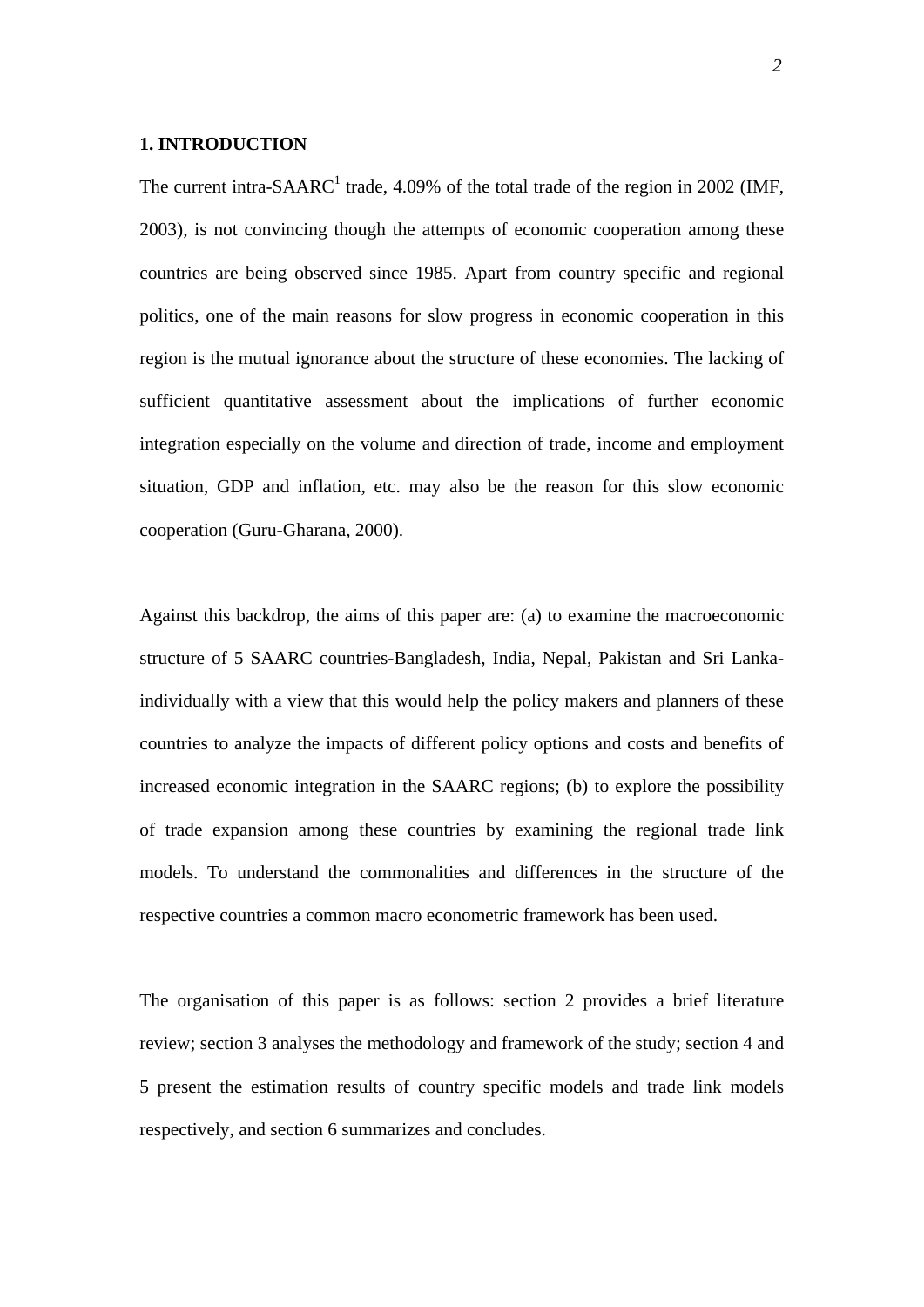#### **2. A BRIEF LITERATURE REVIEW**

The proponents (Varshney, 1987; Batliwalla, 1987; Hussain, 1987; Panchamukhi et al, 1990 for example) of regional integration opine that regional economic cooperation among the South Asian Countries would help reduce the economic dependence of these countries on the developed countries in the future. Intra regional trade could facilitate growth and development of the South Asian countries on the basis of regional self-reliance.

Taking empirical observations Waqif (1987) mentions that almost all countries have possibilities to increase their respective trade with the partner countries of the SAARC region. He points out that regional collective self-reliance can be obtained by exploiting horizontal and vertical economic linkages among these countries to help induce autonomous and self-generating growth among the cooperating countries.

Govindan (1996) argues that there are many strong trade linkages between SAARC countries. Based on a partial equilibrium model, the ex-ante trade creation and trade diversion effects show that SAFTA would increase trade considerably in the region and would be welfare improving for all SAARC countries.

Using a link model for Pakistan, India, Bangladesh and Sri Lanka Naqvi et al (1988) attempts to analyze the possibilities of regional trade expansion. Their findings show that India's outlook, both for export and import, is biased for extra-regional than to intra-regional. The least oriented country toward regional trade is Bangladesh. It imports more from extra-regional sources rather than intra-regional sources with the increase in GNP. However, the study has many limitations that have to be improved.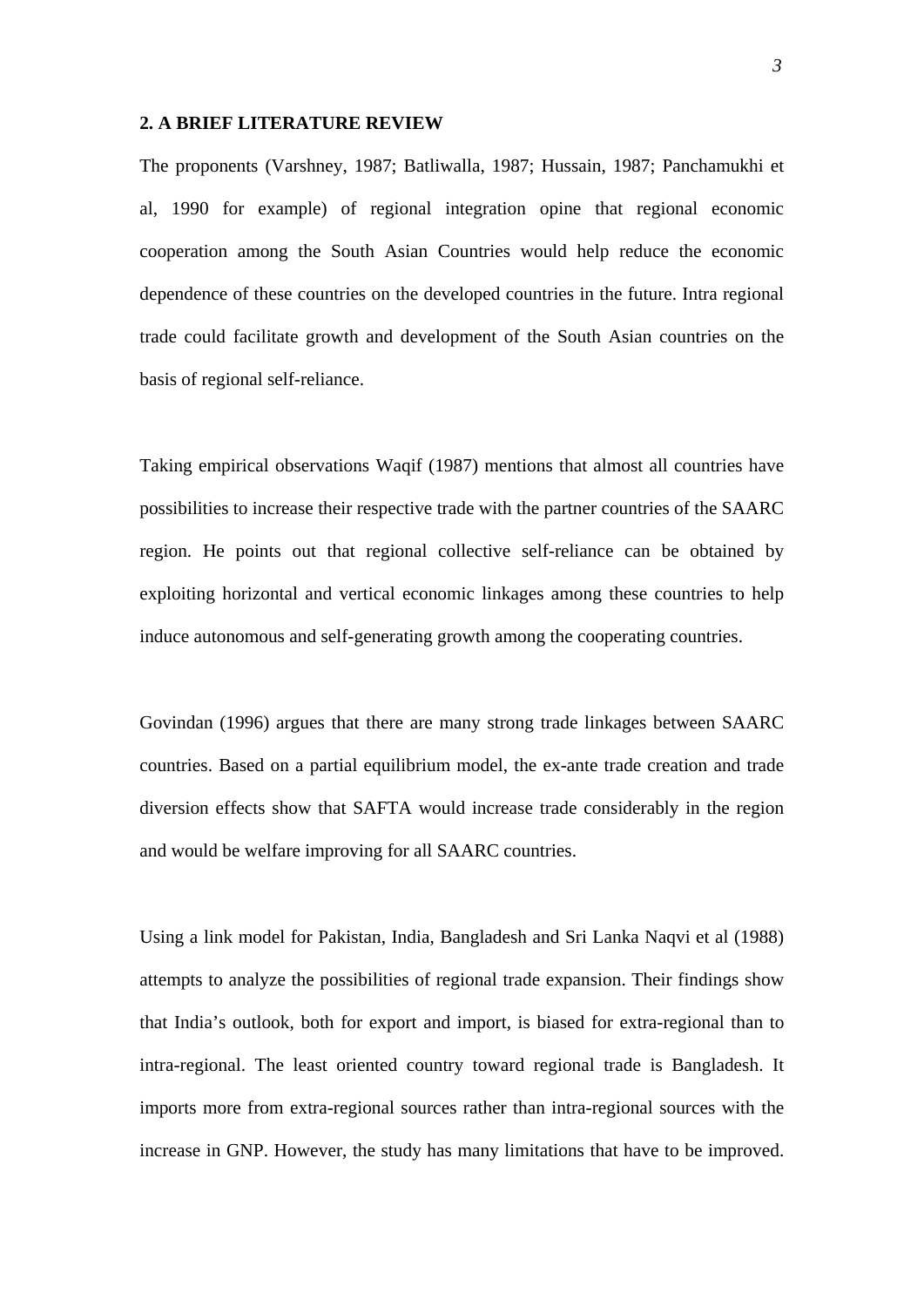For example, Naqvi *et al.* (1988) worked with the time series data of 1959-60 to 1978-79 when, till 1971, Bangladesh was the part of Pakistan. So before 1971, trade between Bangladesh and Pakistan was in fact intra-country trade, rather than international trade. Moreover, the authors could not include foreign aid as an explanatory variable of the public consumption for data problems, but aid may be the vital component for the government consumption of SAARC countries. Also this study did not show any test for autocorrelation, test for stationarity of variables or cointegration. If the variables are non-stationary, which is the usual case when dealing with time series data, the regression results are spurious.

Guru-Gharana (2000) also analyzed the possibilities of trade expansion in the SAARC region with the help of macroeconomic modeling for south Asian economies. The estimation is based on time series data of 22 years from 1975-1996. Using Three Stages Least Squares (3SLS) estimation technique he found that all SAARC countries would be dramatically benefited from regional trade expansion. Though this study is much improved in terms of content and coverage compared to the study of Naqvi et al (1988), it is also not free from limitations. For example, the author mentioned that he had to collect data from different sources for the same variable and time period; these data are widely different and the time series are not comparable. This study also did not perform any test for autocorrelation, test for stationarity of variables or cointegration.

Quoting from Srinivasan and Canonero (1993) Ahmed (1999) notes that principal gains would come from preferential arrangements with bigger block like NAFTA and EU for the larger economies like India and Pakistan. On the other hand, smaller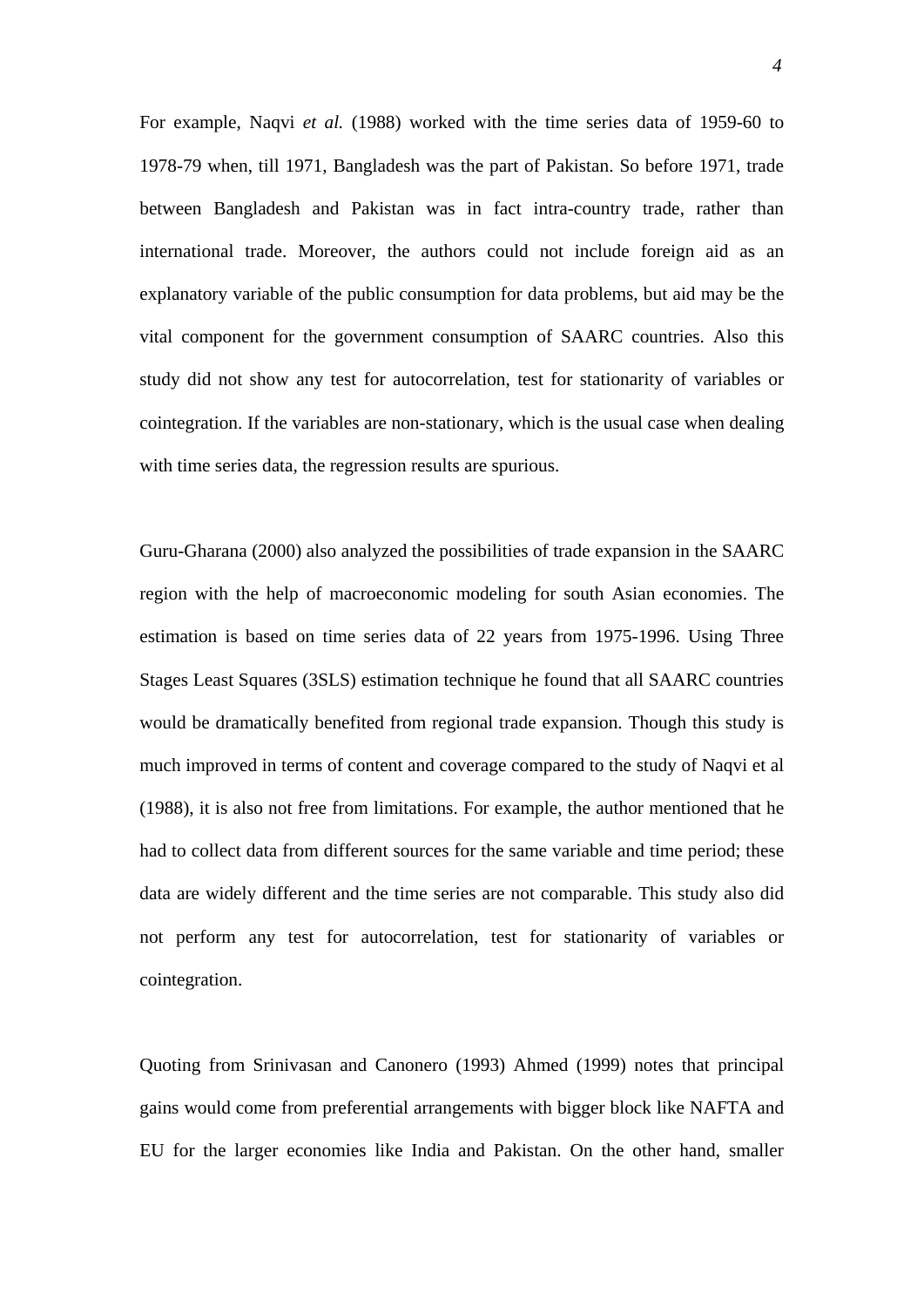economies like Bangladesh and Nepal would be more benefited from regional integration. Referring to Hossain and Vousden (1996), the author also mentions that small partners – Bangladesh and Sri Lanka- suffer and the bigger partners- India and Pakistan- gain if a custom union is formed among these four countries.

Supporting the findings of Yusufzai (1998), Hassan (2000) states that the benefits of Bangladesh are small from regionalism compared to investment of time and other resources that have to be made by Bangladesh. The author's statement however is not supported by his empirical research. Opposite estimates of gain from regionalism, Rahman (1998) and Dubey (1995) for example, are also available.

# **3. METHODOLOGY AND FRAMEWORK**

Single equation methods- for example, Two Stage Least Square (2SLS)- are both robust and computationally simple estimation algorithm, as they require no information about other equations in the model. 2SLS estimates are not asymptotically efficient, but they are consistent.

The benefit of using simultaneous equations estimation methods (Full Information Maximum Likelihood or Three Stage Least Squares) has to do with their large sample properties. However, when the available sample size is small, the trade-off between superior specification and computational simplicity is not so important. 2SLS provides the more reasonable estimating technique in a small sample size of up to 100 observations. Moreover, when the sample size is small, empirical evidence shows that there is, if any, little difference between parameters estimated using OLS and other simultaneous equations methods. Therefore, it is quite appropriate to use OLS in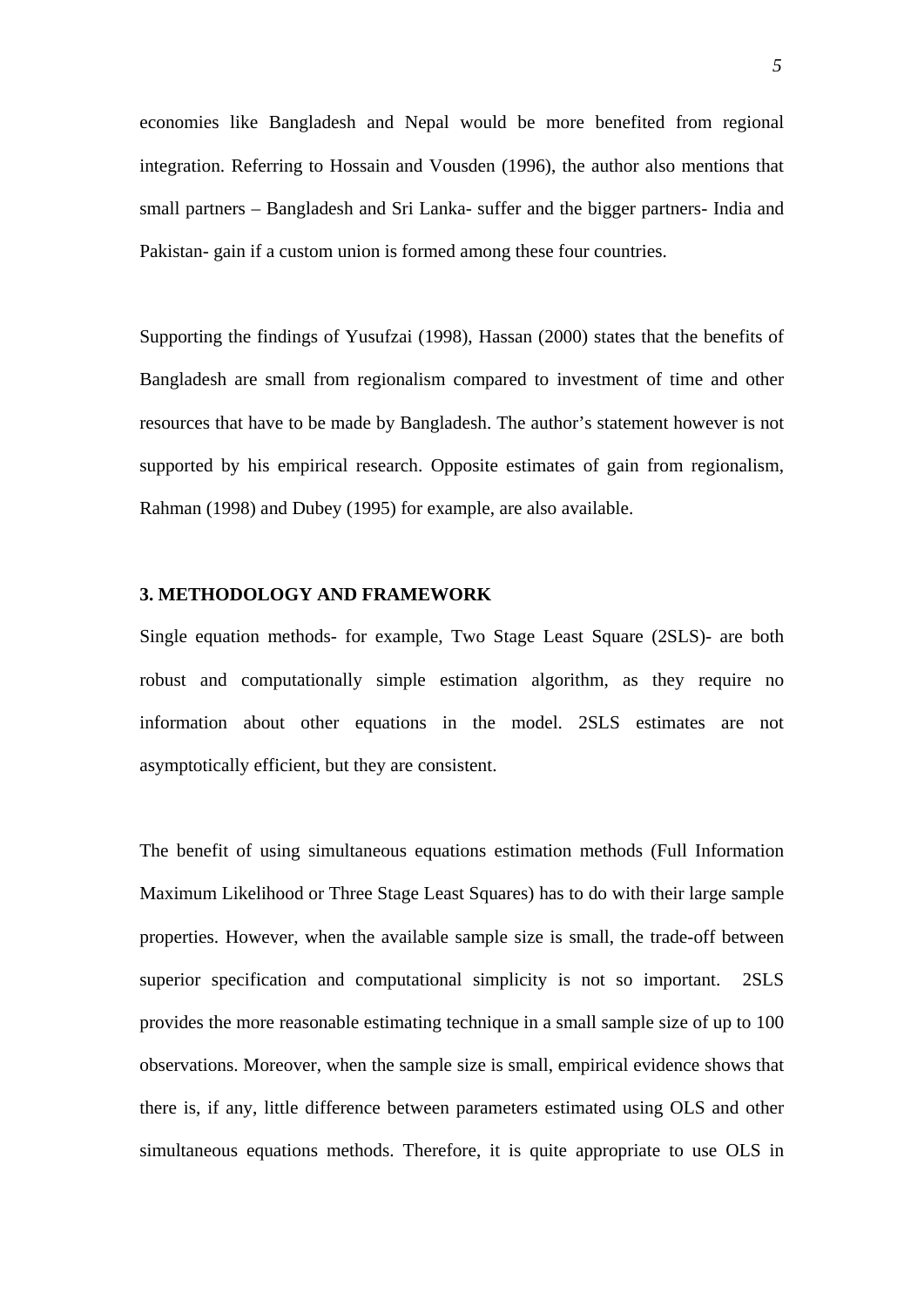estimating equations of econometric models in case of small samples (Rahman and Shilpi, 1996). Accordingly, OLS is used as the method of estimating the equations of the macroeconometric model in this research where sample size is only 28.

The study follows the works of Naqvi et al (1988) and Guru-Gharana (2000) with different estimation method, and tries to mitigate some drawbacks of these two studies. In order to overcome the non-stationarity problem of variables we have run the Unit Root Test (Dickey-Fuller Test) for individual time series and Cointegration Test for linear combination<sup>2</sup>. We found that time series are cointegrated. If time series are cointegrated, a long run or equilibrium relationship between the variables exists and the regression is real and not spurious. Under such circumstances, OLS estimation technique is consistent (Thomas, 1997, p. 432).

The study period here has been extended to 28 years, from 1972- 1999. Also single data source has been used for the same variables of all countries for all 28 years in order to make the time series comparable. This study also incorporates some additional variables for some equations based on economic theory.

Though the SAARC consists of 7 countries, we employ macro econometric modeling technique with individual country models and the trade link models for five countries -Bangladesh, India, Nepal, Pakistan and Sri Lanka- for which relevant data are available. Maldives and Bhutan are excluded from the analysis due to unavailability of data. The linkage among the SAARC countries has been established mainly through trade.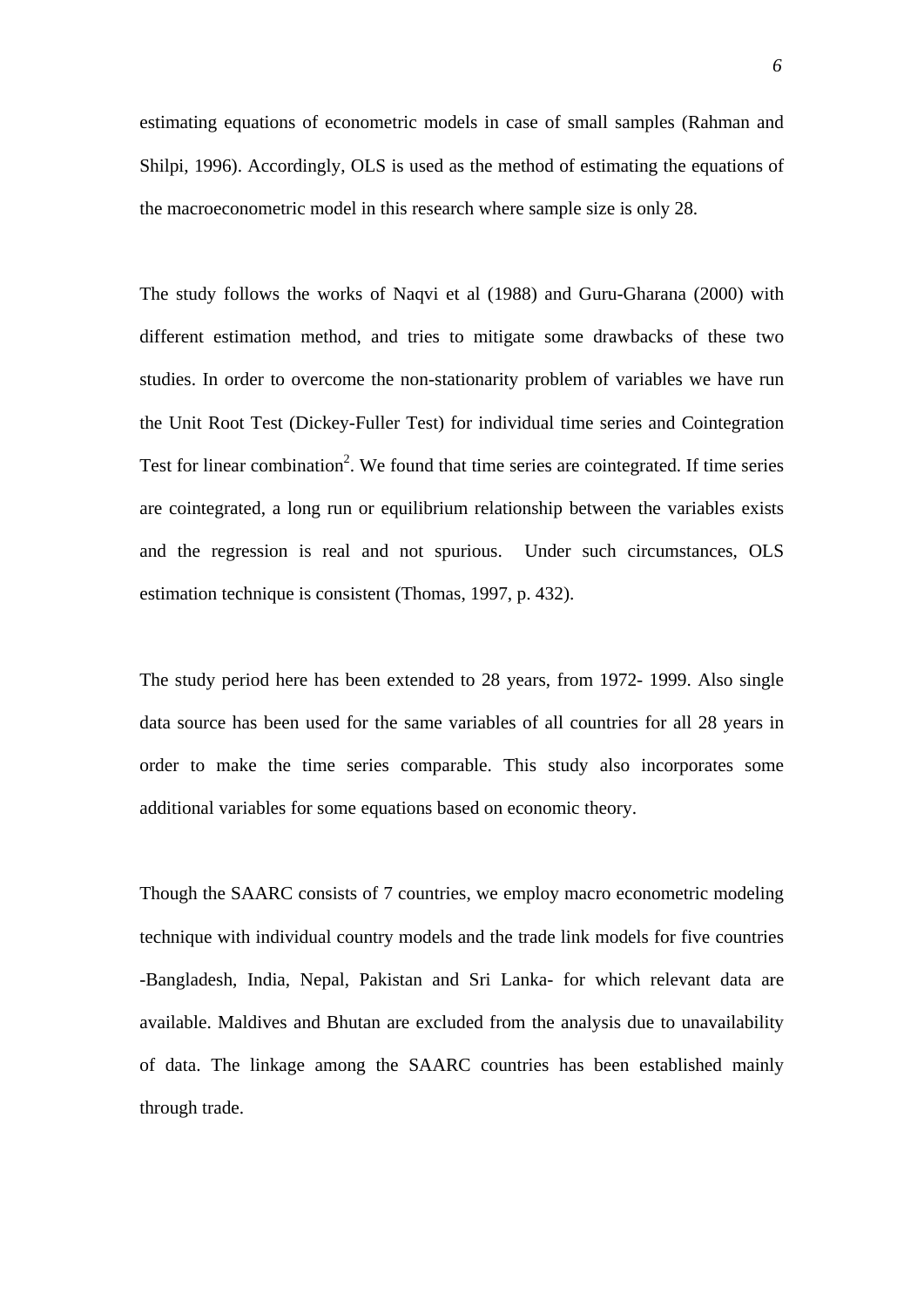#### *Data*

The sources of data are the World Development Indicator, World Bank (2001), International Financial Statistics, *IMF* (*2002*) and different issues of *Direction of Trade Statistics Yearbook*. The data set consists of time series data of many aggregate expenditure, financial, trade, and monetary variables of five countries of South Asia. All observations are annual.

It is important to mention some notes / limitations of the available data. There are no direct data on some variables; so indirect method has been used to obtain these data. Data on the exchange rates have been used either per US\$ (between dollar and other currencies) or per currency of importing country (between *Taka* and other currencies of the SAARC countries when Bangladesh imports). There are some missing observations for certain variables for all countries. The data gaps were filled up by interpolation technique. In interpolation our objective is to estimate intermediate values for a given series (Maddala, 1977, p.201-207)

# *The Country Specific Models*

We use stylized national models for the five countries of SAARC. These models are developed based on economic theories and econometric considerations. For each of the five countries, the economy has been divided into several sectors or sub-sectors. These country models are then linked to each other through foreign trade equations.

# A. *Production Sector*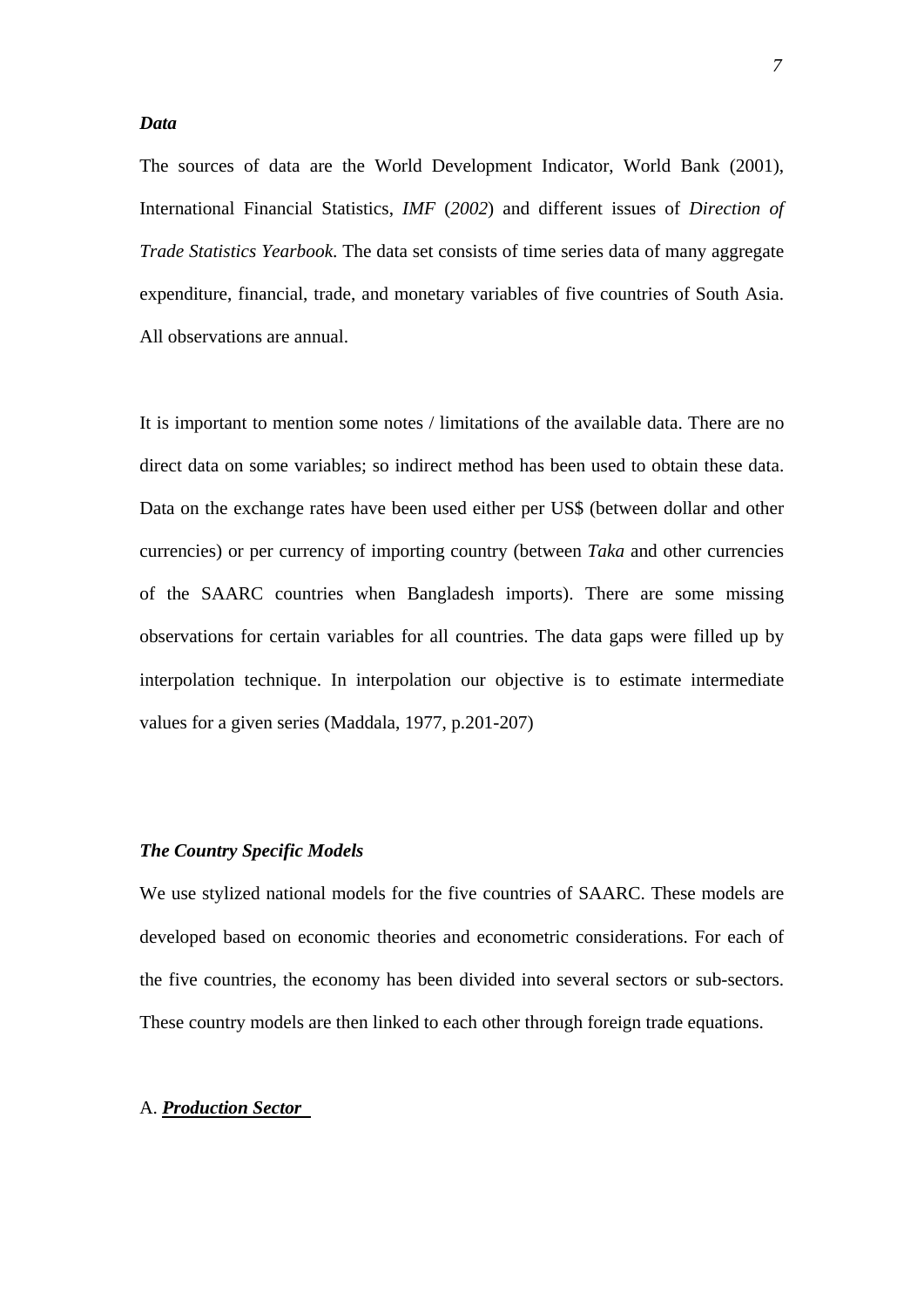Using Cobb-Douglas type production function one aggregate production function for each country has been estimated. Labor and capital are used as inputs, and total labor force and total investment are proxied for labor employed and capital stock as data on employment and capital stock are not available for all years of all countries. To shape the linear form of this production function we converted all variables into natural log form. Thus production sector is represented by:

$$
ln GNP = \alpha + \beta_1 ln LF + \beta_2 ln TI + U \qquad (1)
$$

where,  $GNP = Gross$  National Product,  $LF = Total$  Labor Force,  $TI = Total$ Investment, ln = natural log. α,  $β_1$ ,  $β_2$  are parameters, and U is the error term.  $β_1$ , and  $\beta_2$  measure output elasticity of labor force and investment respectively. We expect positive signs for both  $\beta_1$  and  $\beta_2$ .

# B*. Expenditure Sector*

The expenditure sector is usually divided into Consumption and Investment subsectors.

#### *(a) Consumption sub-sector*

Consumption (C) is further decomposed into Private Consumption (PC) and Government Consumption (GC). We have estimated a linear type consumption function including lagged endogenous variable as a regressor. This reflects partial adjustment assumption with a target level of consumption. Hence consumption function is considered smoothed, and any short-run fluctuations in income do not have much effect on consumption but have major effect on savings. Because of data problem we have used GNP rather than disposable income as main determining factor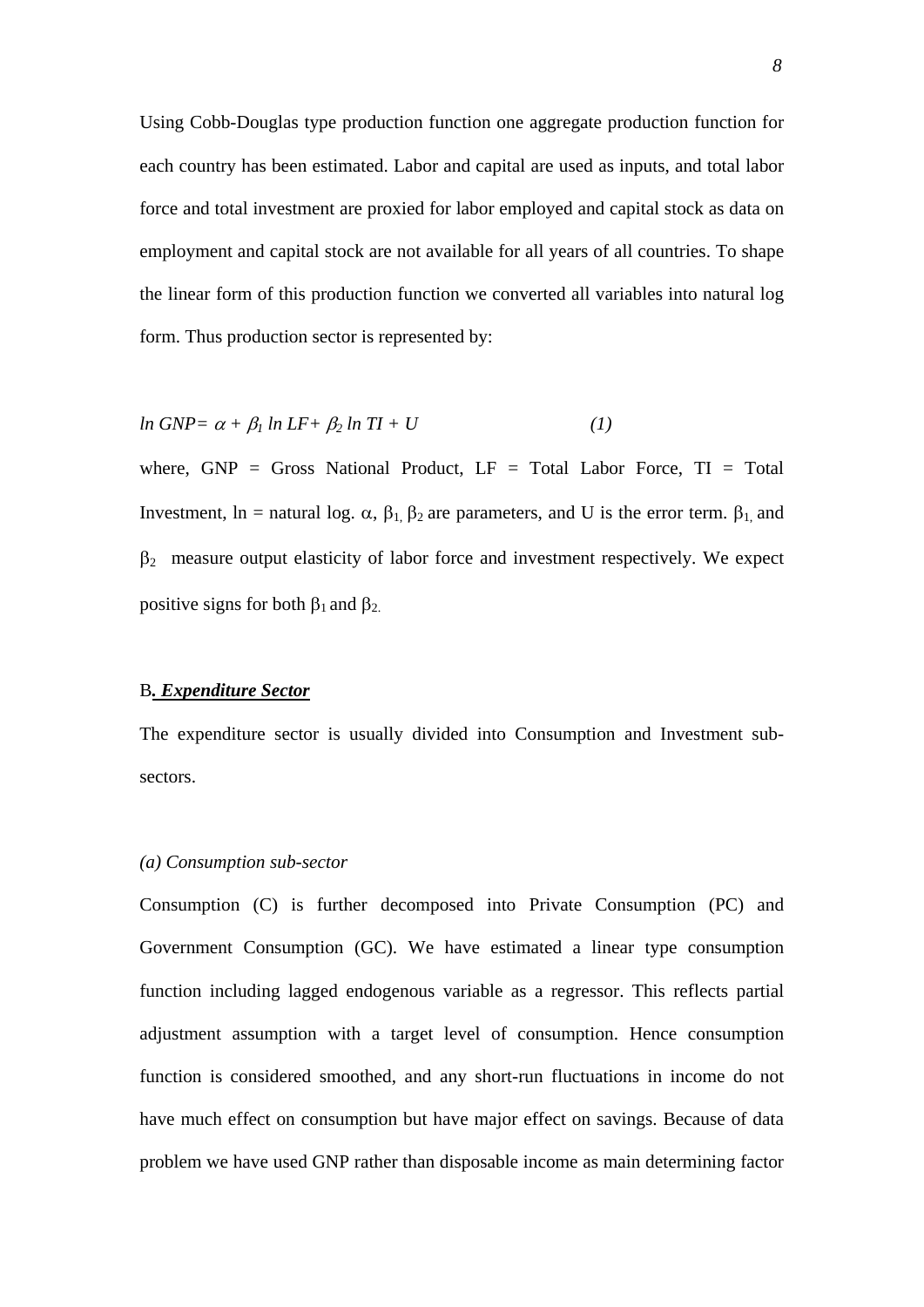of consumption. To capture the wealth effect on consumption, we have also included the real interest rate as explanatory variable. So our consumption equation is

$$
lnPC = \alpha + \beta_1 lnGNP + \beta_2 lnLAPC + \beta_3 RR + U \qquad (2)
$$

Where, PC = Private consumption, GNP= Gross National Product, LAPC= Lagged private consumption, RR= Real interest rate= Nominal interest rate- Rate of inflation. α and β's are parameters; U is the error term. We expect positive signs for  $β_1$  and  $β_2$ and  $β_3$ .

Public (government) consumption expenditure is positively related to the government revenue and foreign aid. Hence our model for public consumption would be

$$
lnGC = \alpha + \beta_1 lnGR + \beta_2 lnAid + U \qquad (3)
$$

where  $GC =$  Public consumption,  $GR =$  Government revenue.

# b) *Investment Sub-sector*

Total investment is also divided into private investment (PI) and government investment (GI). Generally investment decision is based on two basic relationships: (1) accelerator relation between output and capital stock, and (2) negative relation between demand and the cost of capital. By using lag value of income or output the simplest version of accelerator principle can be realized. In fact, investment decision itself is inherently associated with different types of lags.

The private investment decision is also affected by domestic credit to private sector. The government investment is also included as explanatory variable to capture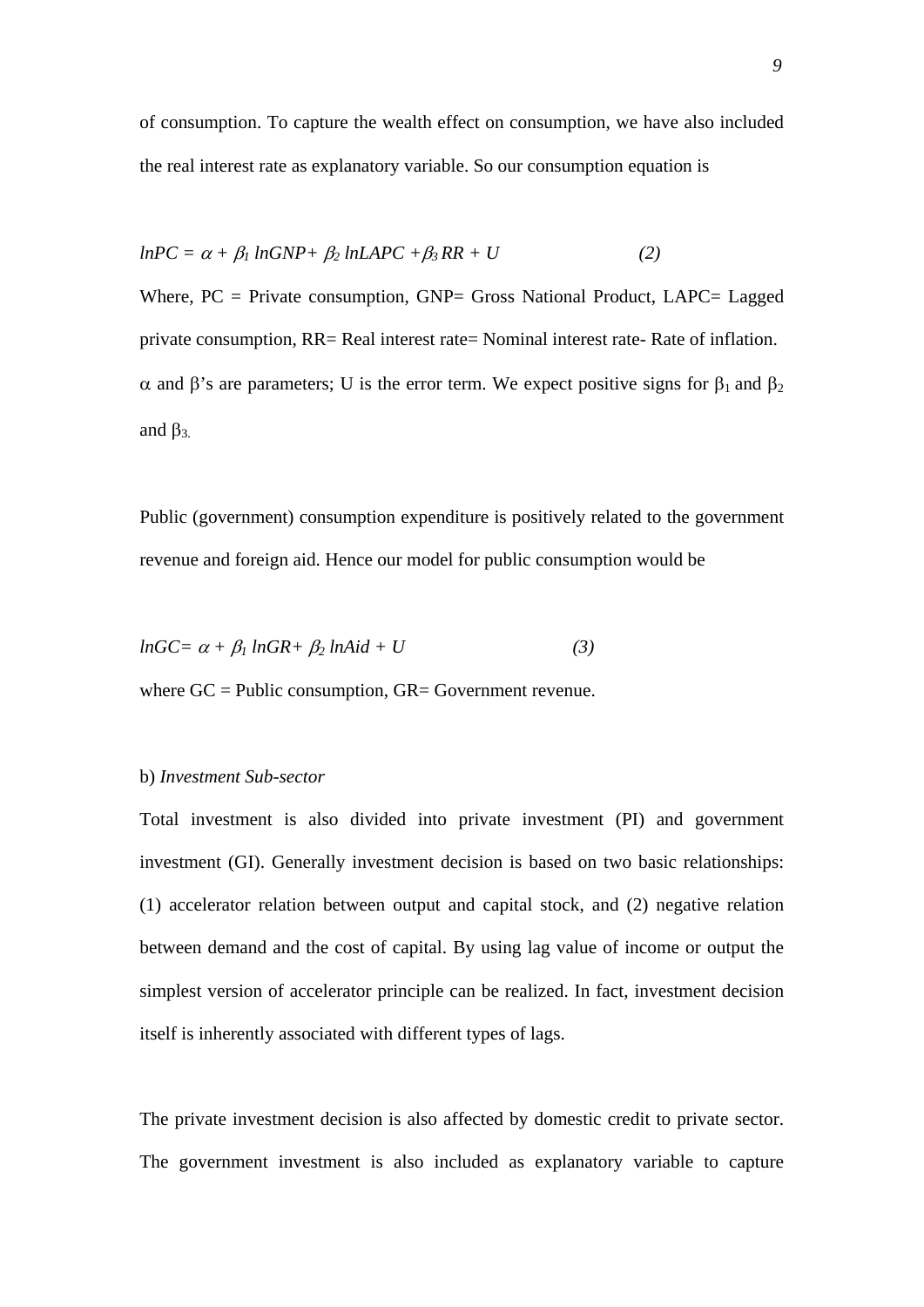$$
lnPI = \alpha + \beta_1 lnLAGNP + \beta_2 lnLAPI + \beta_3 RR + \beta_4 ln DCP + \beta_5 lnGI + \beta_6 lnFDI + U
$$
\n(4)

where LAGNP= Lagged GNP, LAPI = Lagged private investment,  $RR = Real$  interest rate,  $DCP =$  Domestic credit to private sector,  $GI =$  government investment,  $FDI =$ Foreign direct investment. We expect a positive sign for the coefficients of LAGNP, LAPI, DCP and a negative sign for the RR coefficient. The coefficients for GI and FDI could be either positive or negative.

Government investment is mainly determined by the lagged government revenue, and foreign aid (especially true for developing countries). It also depends on GNP and previous year's government investment. The latter indicates influences of on-going projects for which the long-term commitments are made by governments. Hence government investment equation is

$$
lnGI = \alpha + \beta_1 lnLAGR + \beta_2 lnAID + \beta_3 ln GNP + \beta_4 lnLAGI + U \qquad (5)
$$

where,  $LAGR = Lagged government revenue$ ,  $AID = Foreign aid$ ,  $LAGI = lagged$ government investment. We expect that GI is positively related to LAGR, AID, GNP and LAGI.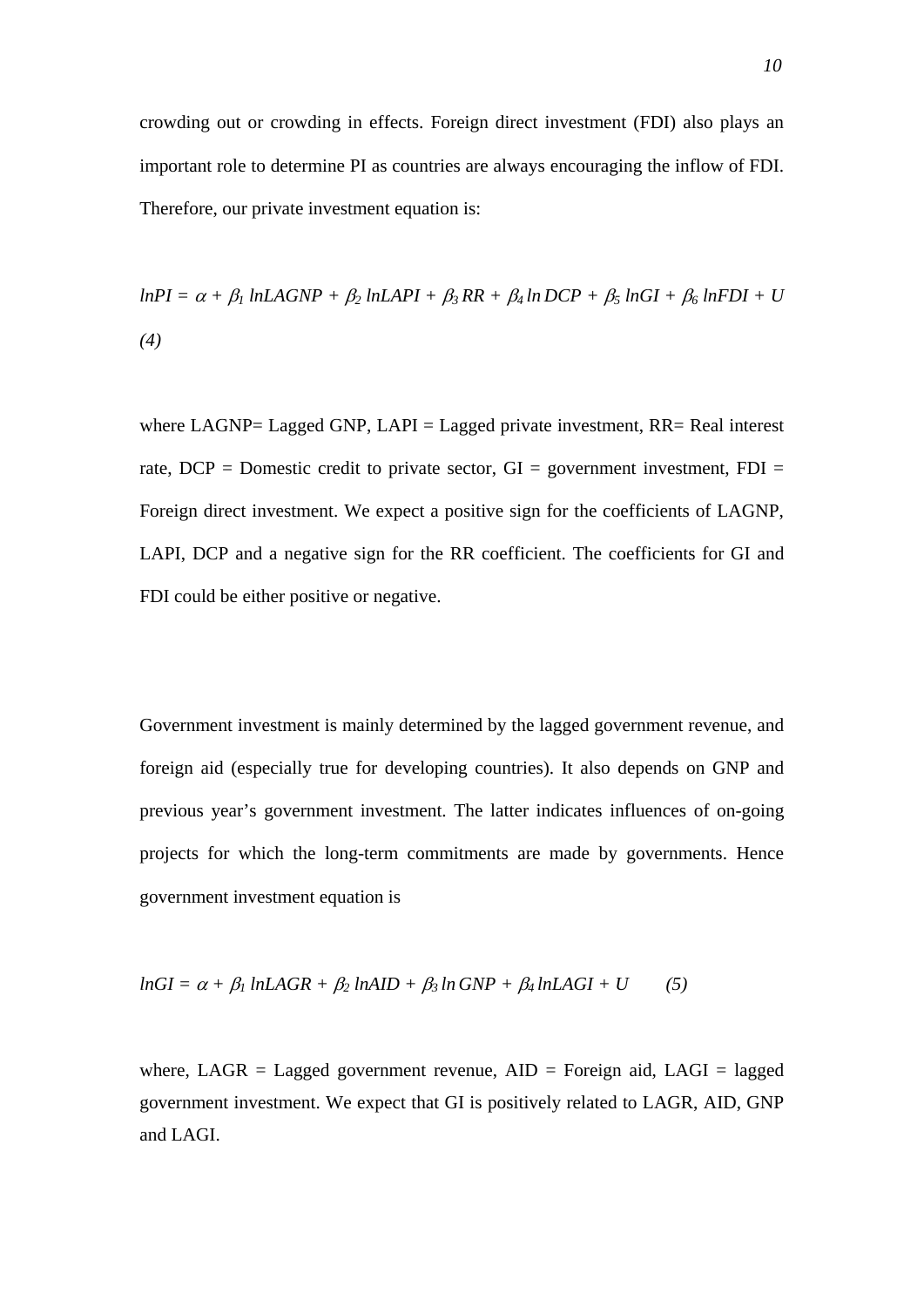We could not estimate PI and GI separately for Nepal and Sri Lanka because of data problem. So total investment has been estimated for these two countries. Hence the equation is

 $lnTI = \alpha + \beta_I lnLAGNP + \beta_I lnLATI + \beta_I RR + \beta_I ln DCP + \beta_S lnAID + \beta_S lnFDI + \beta_I lnLAGR+U$ *(6)* 

#### C*. Fiscal Sector*

Total government revenue is divided into two: (i) non-tax revenue (GNTR) and tax revenue (GTR). Government non-tax revenues are usually fees and different charges. GNTR generally depends on aggregate economic activities. To capture the time trend in the variable we would also include the lagged endogenous variable as explanatory variable. Thus the equation for GNTR is

$$
lnGNTR = \alpha + \beta_1 lnGNP + \beta_2 lnLAGNTR + U \qquad (7)
$$

where GNP represents for aggregate economic activities. We expect positive signs for both  $β_1$  and  $β_2$ .

The GTR depends on many factors such as legal tax rates, the degree of compliances, levels of economic activity, the expectations concerning inflation, foreign exchange movements, transactions in the foreign trade sector, etc. But many factors do not work properly in developing countries. Here projections of tax collection often changed by variations in economic activities and movements in foreign trade sector. So we consider the following simple model for the GTR.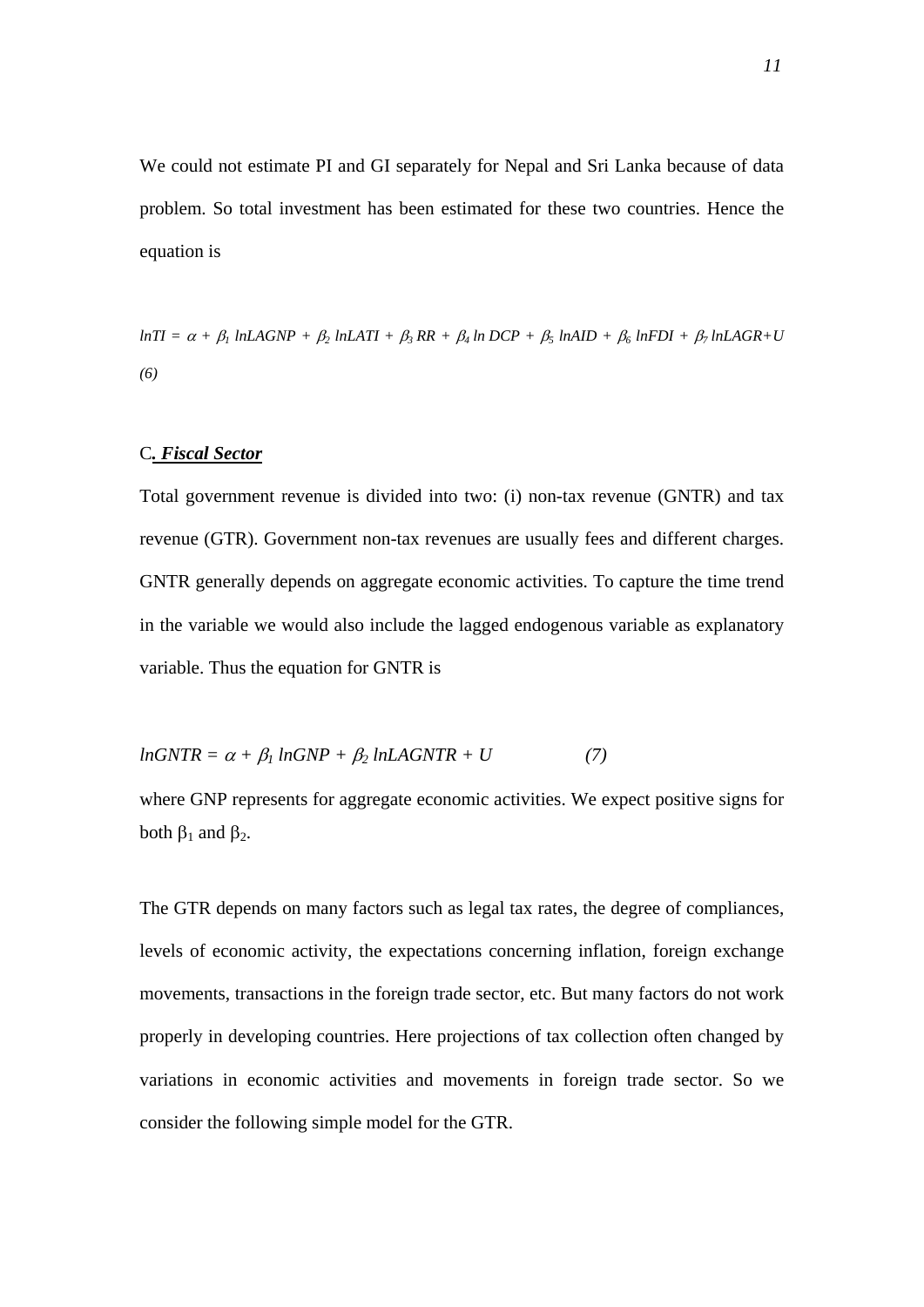$$
lnGTR = \alpha + \beta_1 lnGNP + \beta_2 lnIMP + U \qquad (8)
$$

where IMP= Total imports. We expect positive signs for both  $\beta_1$  and  $\beta_2$ .

#### D. *Monetary Sector*

# *a) Inflation*

Inflation is caused by both demand-pull and cost-push factors. These are: money supply growth, excess aggregate demand, increased wages and prices, rising cost of raw materials, foreign exchange movements, foreign inflation (especially important for a country importing huge consumption goods), expectation about future prices, etc. However, considering the availability of data we would consider the following simple model of inflation for the SAARC countries where both demand and supply side variables are present.

$$
INFL = \alpha + \beta_1 \ln M_2 + \beta_2 \text{LAINFL} + \beta_3 \ln GNP + \beta_4 \text{MGNPR} + U \tag{9}
$$

where, INFL = Inflation rate,  $M_2$  = Money supply, LAINFL = Lagged inflation rate, MGNPR = Import GNP ratio.

Import price indices generally reflect foreign shock to domestic inflation more accurately; but because of data limitations for some countries of the SAARC we have used MGNPR to cover this shock. The lagged endogenous variable is included to cover expectations and dynamism of the inflationary process. We expect a positive sign for  $\beta_1$  and  $\beta_2$ .  $\beta_3$  and  $\beta_4$  could be either positive or negative.

# b*) Demand for Money*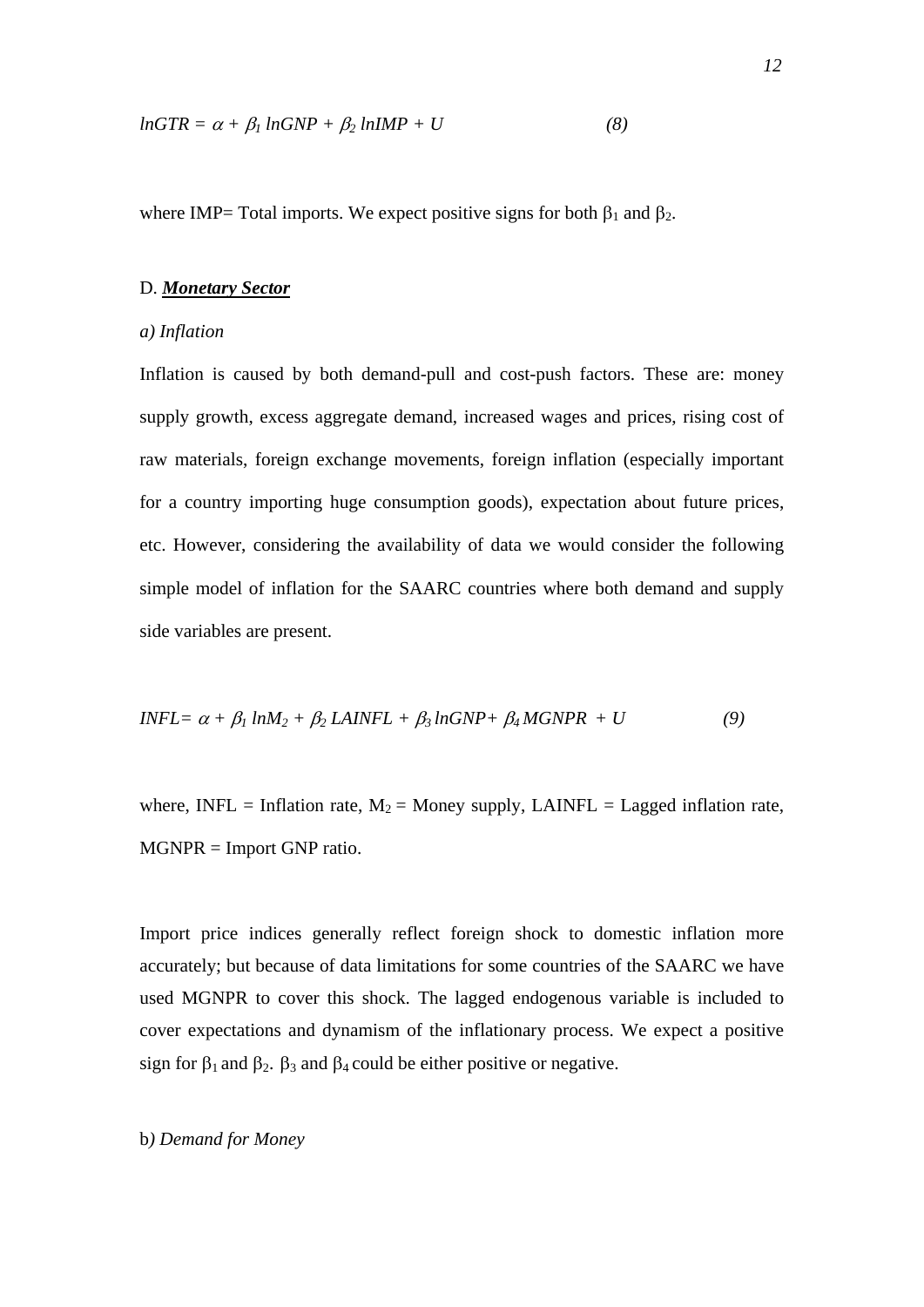There are three motives for demand for money: transaction motive, precautionary motive and speculative motive. For the first 2 motives, demand for money is determined by GNP, and for the last motive demand for money is determined by rate of interest. Thus money demand equation would be

$$
lnM_2 = \alpha + \beta_1 lnGNP + \beta_2 IR + U \qquad (10)
$$

where,  $M_2$  is the demand for money (= money supply) and IR is interest rate. We expect a positive sign for  $\beta_1$  and a negative sign for  $\beta_2$ .

# E. *Foreign Trade Sector*

This sector contains five import equations for each country- four equations from member states of the SAARC and the fifth from the rest of the world (RW). For intra-SAARC bilateral import functions the explanatory variables are: (i) exchange rate ratio between the currencies of the countries (country i and j) with respect to US\$, (ii) the GNP of the importing country (country i) and (iii) export of the importing country to the other SAARC country (country j) from which import is being used as endogenous variable. The explanatory variables from the rest of the world are: (i) exchange rate between the currency of importing country and US\$, (ii) GNP of the importing country and (iii) total exports of the importing country to the rest of the world. Therefore, the import equations for each country are as follows:

$$
lnIMP_{ij} = \alpha + \beta_1 lnEXR_{ij} + \beta_2 lnGNP_i + \beta_3 lnX_{ij} + U \quad [j=4]
$$
 (11)

$$
lnIMP_{iRW} = \alpha + \beta_1 lnEXR1_{iRW} + \beta_2 lnGNP_i + \beta_3 lnX_{iRW} + U \qquad (12)
$$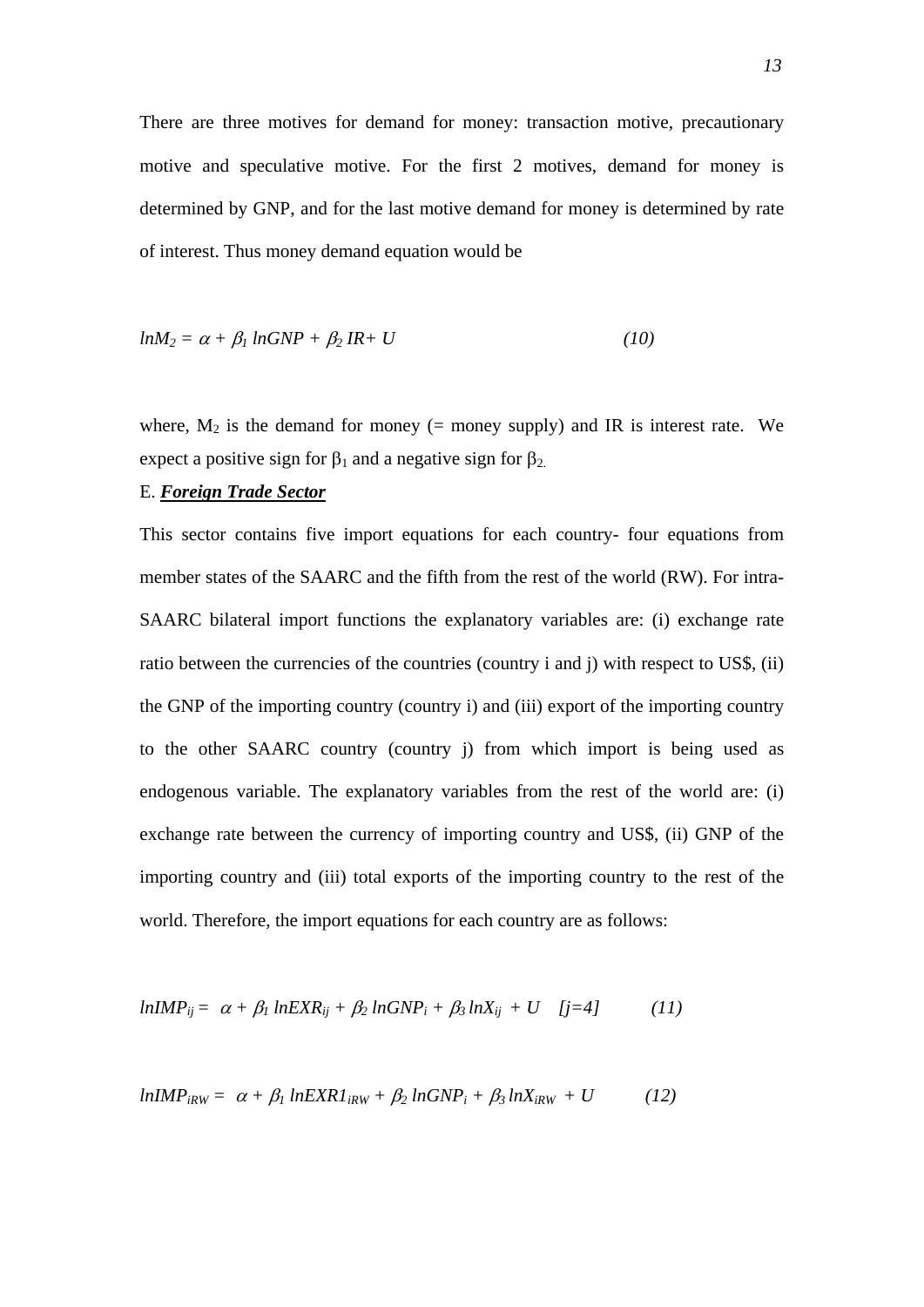where, IMP<sub>ij =</sub> import of country i from country j, EXR  $_{ij}$  = exchange rate ratio between country i and j (expressed as j's currency per i's currency),  $EXR1_{iRW} =$  exchange rate between country i and RW (expressed as country i's currency per US\$),  $X_{ij}$  = export of country i to country j;  $X_{iRW}$  = exports of country i to the RW. We expect a positive sign for coefficients of all right hand side variables. However, with regard to the imports from the RW, we expect a negative sign for the coefficient of exchange rate.

# **4. ESTIMATION RESULTS OF COUNTRY MODELS<sup>3</sup>**

Appendix 1 (not included, but can be obtained on request) presents the estimated OLS (or  $GLS<sup>4</sup>$  – corrected for autocorrelation) results for the five countries systematically. Within the severe data limitations, the models, with few exceptions, provide a satisfactory 'fit'.

The estimated results of production functions exhibit that the production elasticity with respect to labor force and total investment is different for different countries. For private consumption, GNP is found highly significant explanatory variable in all five countries with the correct positive sign. The consumption elasticity with respect to income is different for different countries suggesting inter-country differences in consumption patterns. The lagged value of private consumption is also found significant positive contributor. The elasticity of government consumption with respect to the government revenue ranges from 0.97 (in Pakistan) to 1.28 (in Nepal). So there are inter- country differences in public expenditure pattern.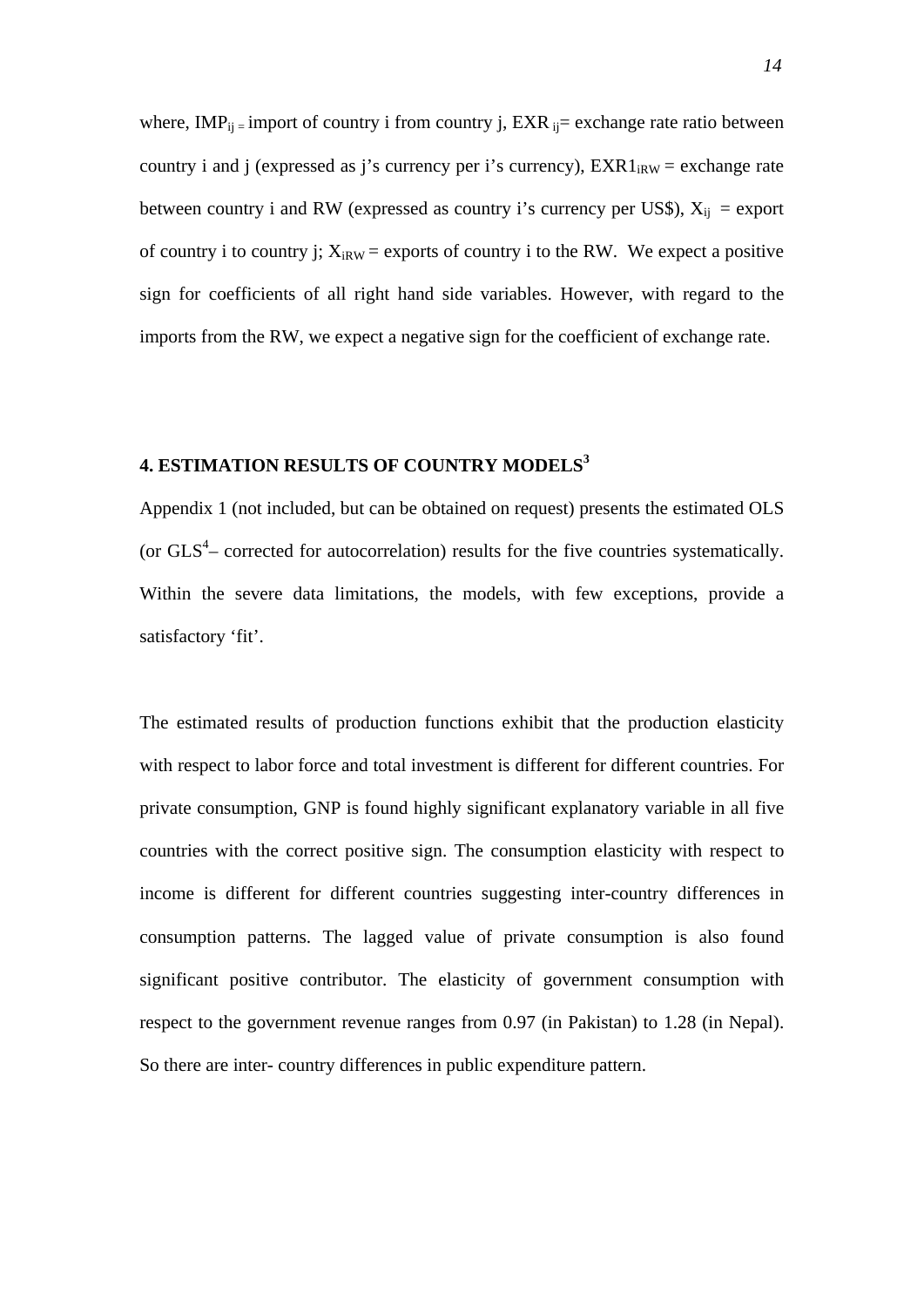With regard to private investment, the lagged GNP variable has highly significant positive impact on PI in India and Pakistan. The domestic credit to private sector is found significant for Pakistan and Bangladesh with expected positive sign, and moderate significant for India with a surprising negative sign. For India, PI may be determined by other factors which are not possible to include such as political stability, government policy, etc. The government investment is also found highly significant negative (crowding-out effect) contributor to PI in Bangladesh only. The FDI has highly significant negative effect on the PI in Pakistan and significant negative effect on the PI of Bangladesh. This implies FDI substitutes PI in these two countries. The government investments of Bangladesh and India significantly depend on the government revenue. The  $LAGR<sup>5</sup>$  is found insignificant for Pakistan. The GNP variable is found highly significant for Bangladesh but with surprising negative sign. Perhaps the increased income is diverted to government consumption rather than government investment. The lagged TI has moderate significant carry over effect (positive) for Sri Lanka's TI. The domestic credit to private sector variable is significant positive contributor to TI for Nepal and Sri Lanka.

The elasticity of GNTR to GNP is the highest for Bangladesh, 1.64, followed by Sri Lanka, 0.76, India, 0.55 and Pakistan, 0.20. The lagged GNTR is also found significant determinant for all countries. For all countries, its effect is positive as expected, and the extent of effect, the elasticity, is different for different countries ranging from 0.14 for Bangladesh to 0.87 for Pakistan. The elasticity of GTR to GNP varies across countries ranging from 0.24 in Pakistan to 0.57 in India. The import variable has significant positive effect on GTR for all countries. The elasticity of GTR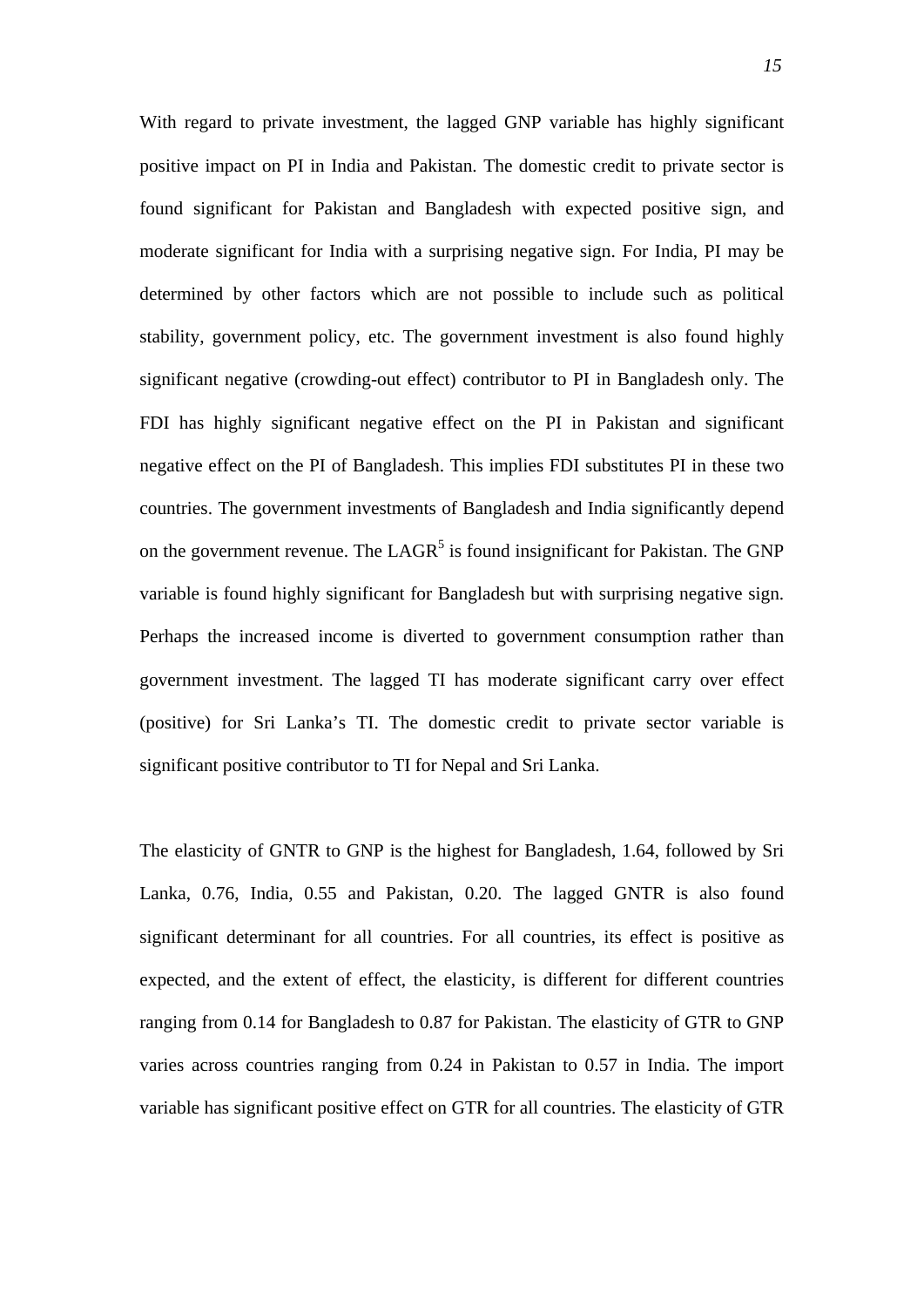to import variable is the highest for Pakistan, 0.82, followed by Nepal, 0.73, Sri Lanka, 0.47, Bangladesh 0.32, and India, 0.31.

It is observed that the model for inflation in India and Nepal is disappointing though it is a bit better in Bangladesh, Pakistan and Sri Lanka. The model passes F-test only for Bangladesh, Sri Lanka (5% probability level) and Pakistan (1% probability level). The reason for this poor performance of the model may be that we could not include the essential variables, for data limitations, that truly affect the inflation in these countries. The example of these variables are: prices of indigenous raw materials and machineries, trade union activities, consumers' demand, dishonesty of businessmen, growth of wage rate, etc The GNP variable is found highly significant determining factor of demand for money in all five countries. Its influences on M2 differ considerably across countries and are uniformly high. The elasticity is 1.35 for Bangladesh, 2.73 for India, 3.70 for Nepal, 1.56 for Pakistan and 0.94 for Sri Lanka. Such high values imply that there is considerable scope for non-inflationary monetary expansion in these countries.

# **5. ESTIMATION RESULTS OF TRADE LINK MODELS**

The Appendix 2 (not included, but can be obtained on request) shows the estimated foreign trade equations, which link the five economies of the SAARC regions. It is observed that some of the trade equations do not exhibit good fit. The main reasons may be that trade in SAARC region is largely determined by non-economic bilateral relations rather than economic logic of comparative advantages. The economic explanatory variables (such as exchange rate, income of the importing countries, etc.)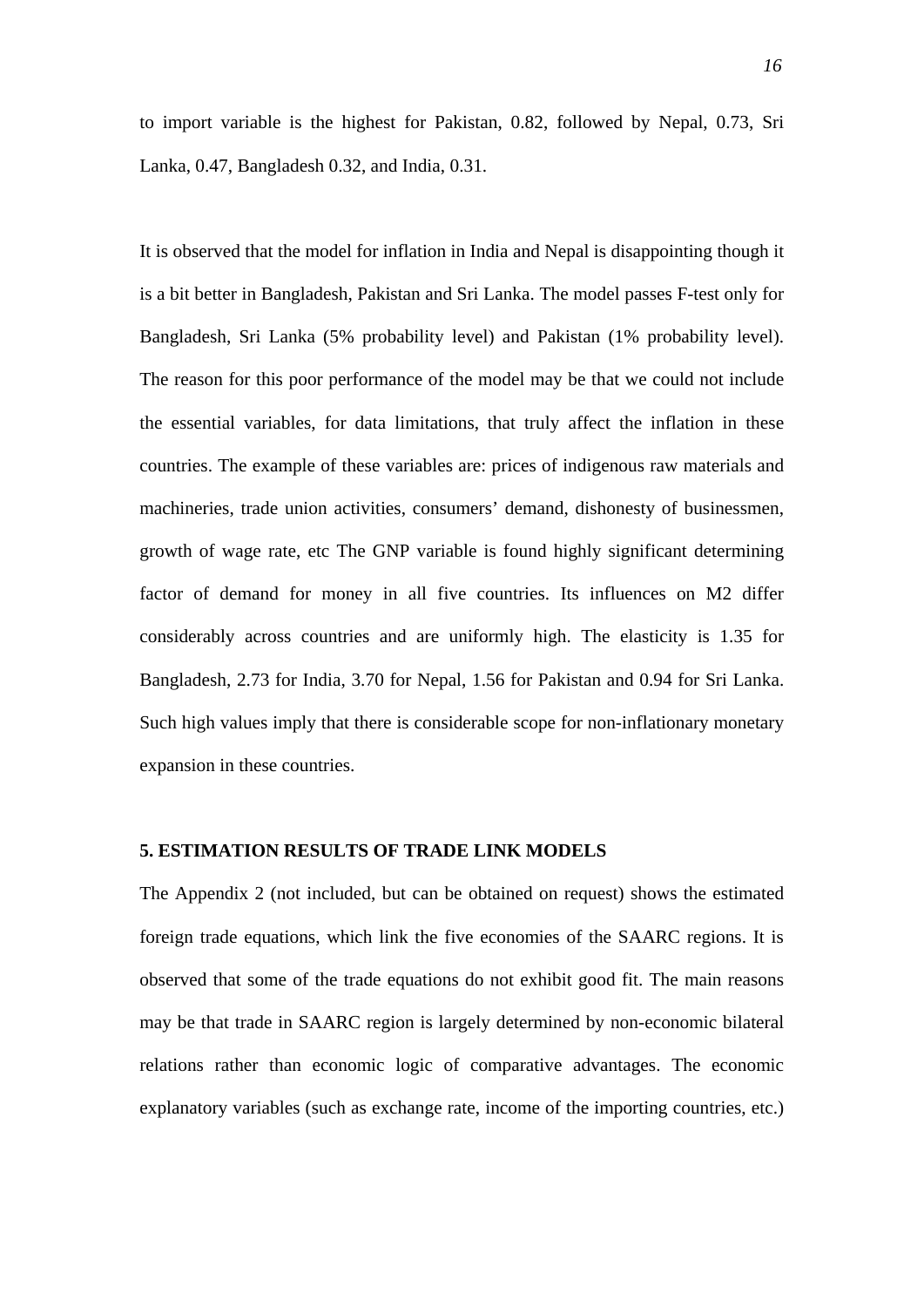that are generally used to model bilateral trade are unable to sufficiently capture the fluctuations of trade data of these countries.

In case of imports from India the exchange rate ratio and GNP variables are found highly significant positive contributors for explaining the Bangladesh's imports. The elasticities for these two variables are almost the same, 2.10 and 2.11 respectively. Bangladesh's imports do not depend on Bangladesh's exports to India. GNP is also found significant variable for Bangladesh's imports from Sri Lanka and the rest of the world with the correct sign, but it is moderate significant with negative sign for Pakistan. The elasticity of imports to GNP is 1.22 for Sri Lanka. Bangladesh's exports to Pakistan and Sri Lanka are found highly significant and moderate significant respectively for explaining Bangladesh's imports from these two countries. Also Bangladesh's exports to the rest of the world are found highly significant positive contributor for Bangladesh's imports from the RW as expected.

The models for India's imports from Pakistan shows unsatisfactory fit indicating noneconomic (political) considerations are dominating factors for bilateral trade. Data deficiency may also attribute to this poor performance of the models. Exports of India to Bangladesh and Nepal are found significant factor for India's imports from these two countries. India's income has significant positive effects on its imports from Bangladesh and Sri Lanka. As expected, no variable is found significant for imports from Pakistan. However, in case of Sri Lanka, the exchange rate ratio has highly significant positive effect.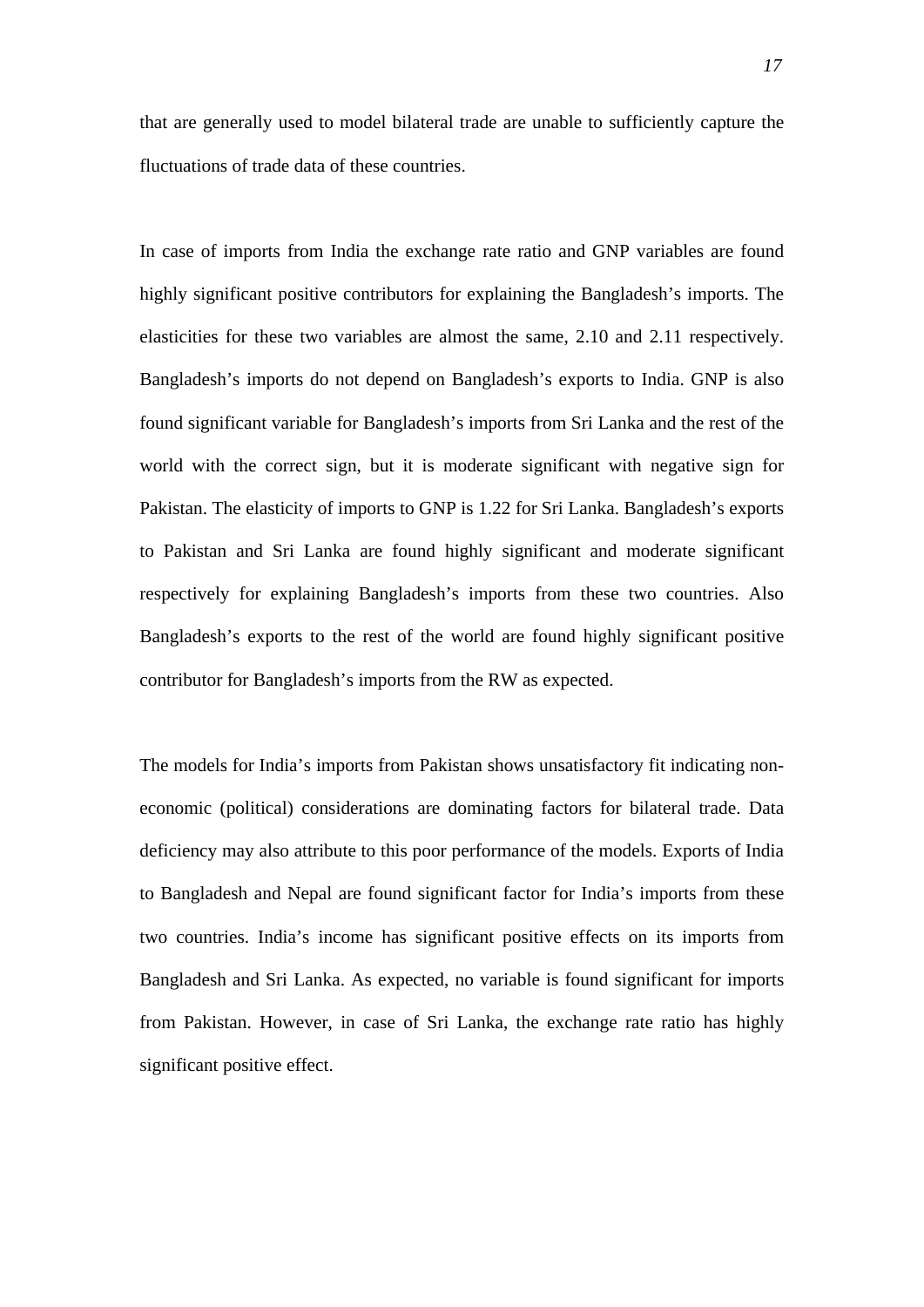The GNP variable is found significant factor, with correct positive sign, in determining Nepal's import from all sources except from Bangladesh. The impact of GNP, the elasticity, is the highest in case of import from the rest of the world, 3.69. For Pakistan it is 3.02 followed by Sri Lanka (2.97) and India (0.26). The exports of Nepal are found highly significant for India and the RW with correct positive sign. The import elasticities to this variable for India and the rest of the world are 0.63 and 0.76 respectively.

We see that the import model of Pakistan is only satisfactory for Bangladesh and the rest of the world. The exchange rate ratio and Pakistan's exports to Bangladesh are highly significant positive contributors for Pakistan's imports from Bangladesh. All variables are found significant for Pakistan's imports from the rest of the world with correct signs except the exchange rate. The elasticity is the higher for the Pakistan's exports to the RW (0.42) compared to the elasticity to GNP (0.30).

For the import model of Sri Lanka, 'the exports of Sri Lanka to Bangladesh' variable is found moderate significant for Sri Lanka's imports from Bangladesh. With regard to imports from India, Sri Lanka's export to India is only significant determining factor. In case of imports from Nepal the exchange rate ratio and GNP are the positive contributors. The country's import from Pakistan is determined by its income. The import elasticity is 0.40.

# *Regional Imports, Regional consumption and Regional GNP*

The effects of country specific GNP on individual country's imports from the SAARC region as a whole are noted in Appendix 3 (not included, but can be obtained on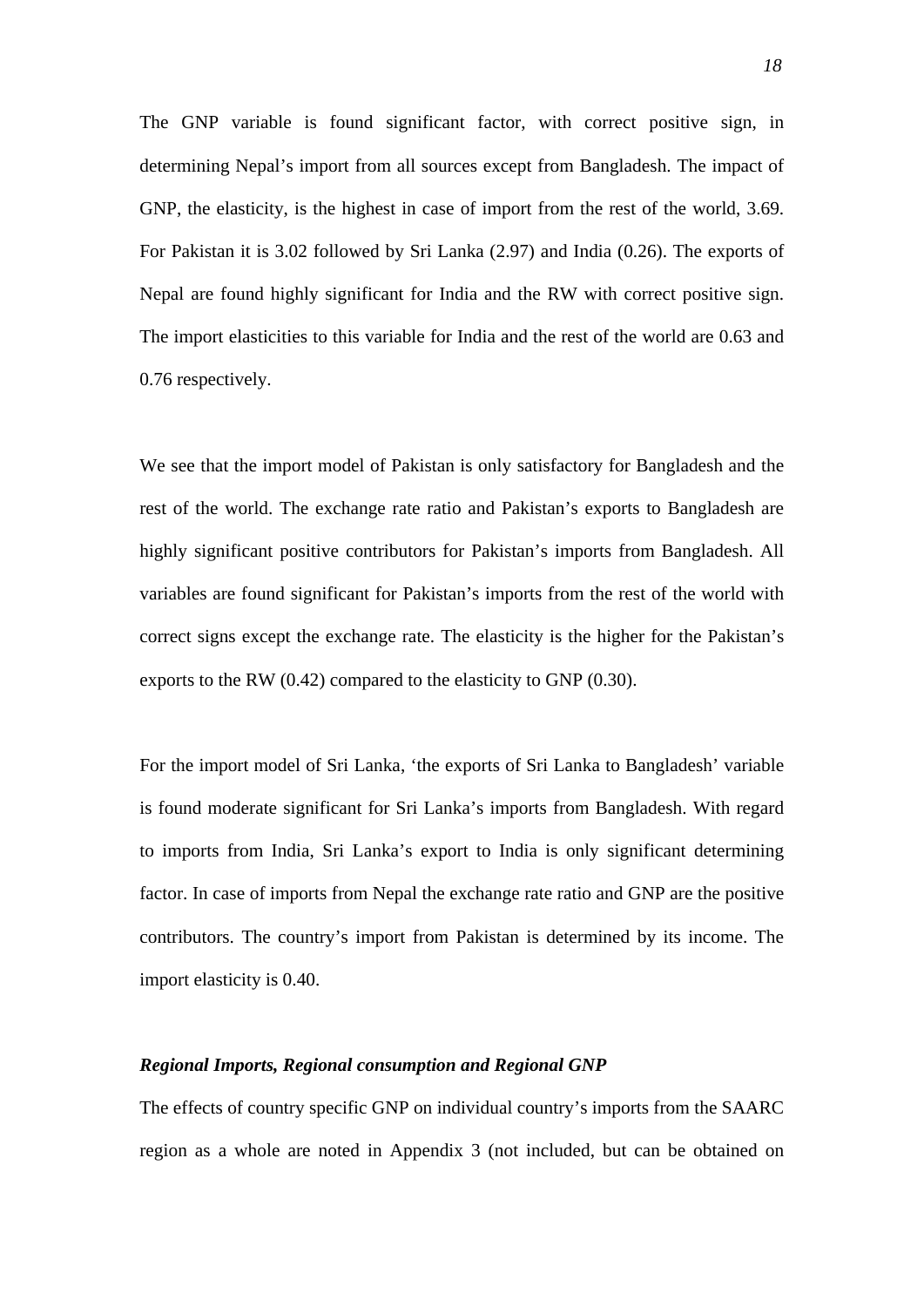request). We observe that Bangladesh, followed by Nepal and Sri Lanka, is the most open country for the regional imports. On the other hand, India, followed by Pakistan, is the most conservative country for the same. The elasticities of regional imports to GNP of these countries are 0.51, 0.43, 0.30, 0.24 and 0.27 respectively.

Appendix 4 (not included, but can be obtained on request) shows the effects of aggregate regional trade on aggregate regional consumption and aggregate regional GNP. Regional trade has positive and highly significant impacts on both regional consumption and regional GNP, and the elasticities are 1.70 and 1.61 respectively.

# **6. SUMMARY AND CONCLUSIONS**

The estimated results of country specific models for production and consumption exhibit that there are inter-country differences in production and consumption patterns in the SAARC countries. The investment behaviour is also not the same in all countries. There are differences in the tax and non-tax structures of these countries. The elasticities of tax and non-tax revenues, with respect to income, are different for different countries. So there is a considerable scope for trade expansion among the SAARC countries based on comparative advantages. The estimated results of money demand equations show the possibility of non-inflationary monetary expansion in these countries.

Bangladesh, followed by Nepal and Sri Lanka, is the most open country for the regional imports based on the import elasticity with respect to GNP. On the other hand, India, followed by Pakistan, is the most conservative country for the same. The study also confirms that aggregate regional consumption and regional GNP increase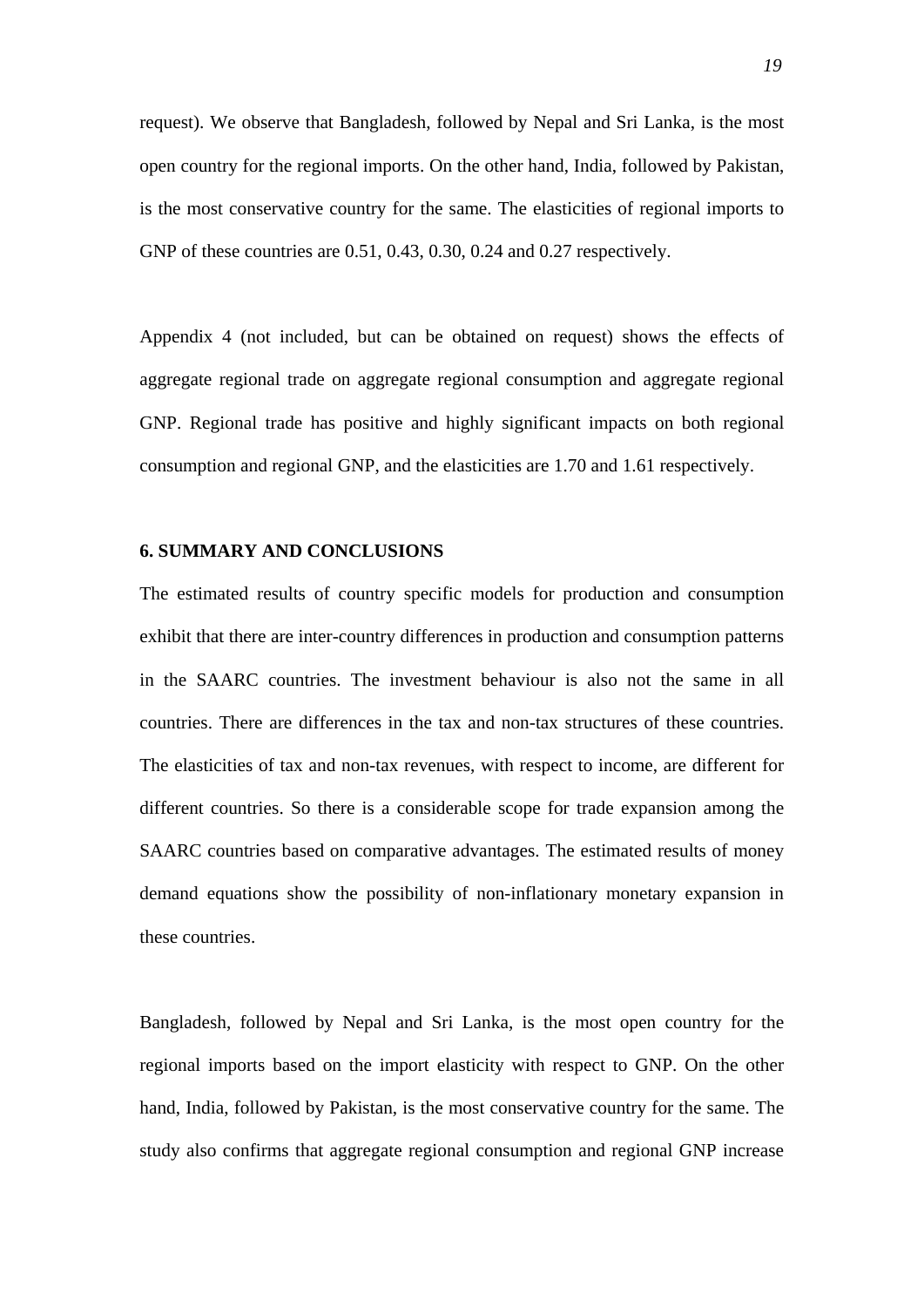significantly with the increase of aggregate regional trade, and the trade elasticities are 1.70 and 1.61 respectively for these two variables.

It is also evident from the trade link models that bilateral trade in the SAARC countries are heavily influenced by reciprocal effects. Almost all countries have reciprocal effects of their exports on their bilateral imports from each other.

Although some countries appear to discriminate somewhat against the regional trade, there is still a great possibility of regional trade expansion in order to obtain mutual benefits. An expansion of regional trade would certainly increase the government revenues in these countries if trade policies are formulated and executed based on pure economic considerations of comparative advantages, which in turn would increase the national income in each country.

Our study confirms that the GNP of Bangladesh, Nepal, Pakistan and Sri Lanka, with limited exceptions, are significantly increased with the increase of their exports to the region. So these countries would definitely be benefited from the regional trade expansion. The same may be true for India if smuggled trade is prevented or reduced, and true economic factors, keeping aside political conflicts, dominate for regional trade policy. Therefore one should not be pessimistic regarding the possibility of regional trade expansion and mutual gains from it if correct and genuine expansionary regional policies are pursued with broad mind.

Based on the above analysis, the policy prescription may be that all countries must be 'positive' in their actions with regard to the policy formulation and execution for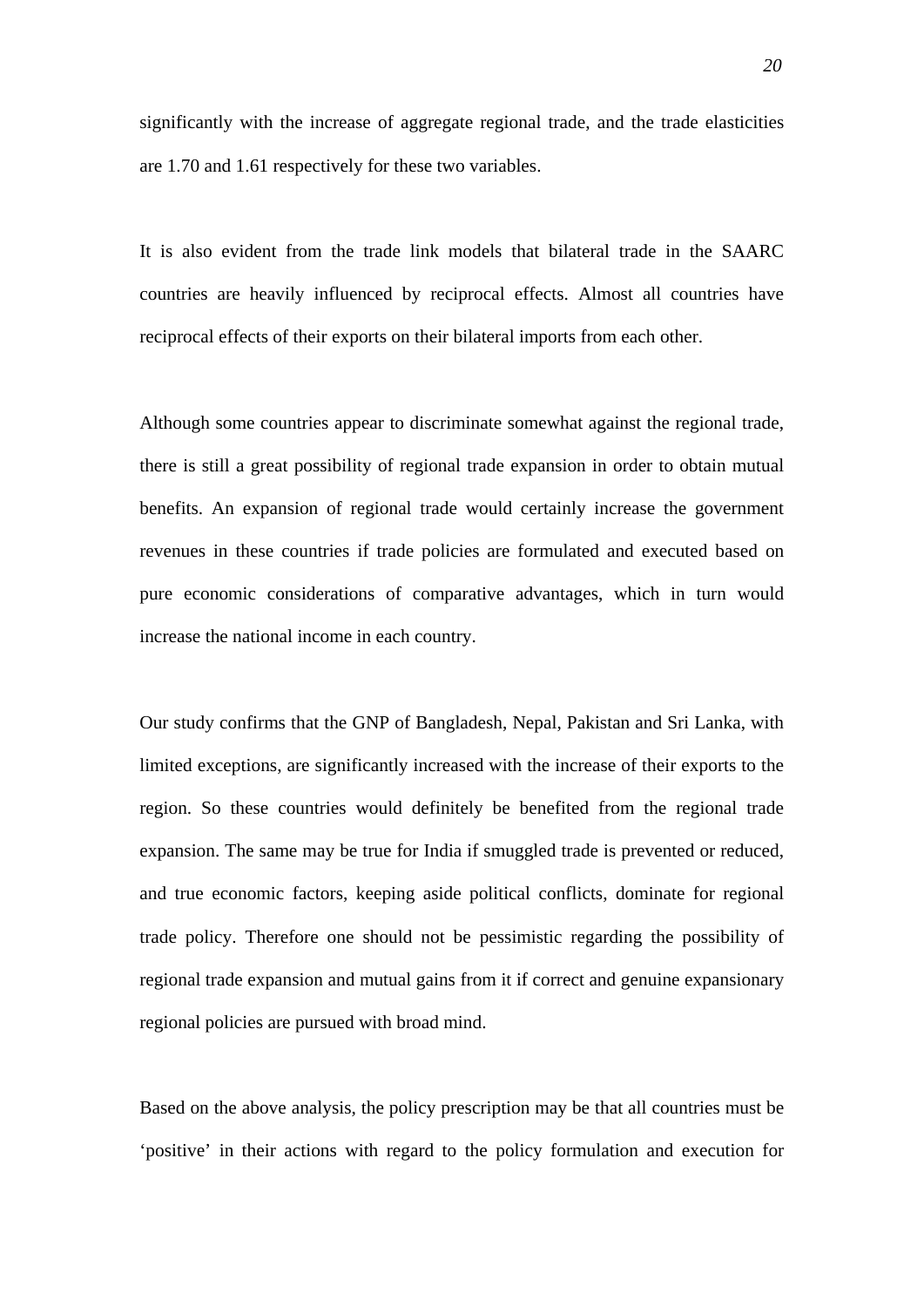regional trade expansion. Economic considerations rather than non-economic factors should always get priority for regional trade in order to obtain maximum possible gains. Efforts must be made to diversify export-import basket and increase regional investment within the shortest possible time. If harmonious developmental strategies, uniform outward-looking and region-oriented policies are pursued, all countries of the SAARC region would be benefited in terms of both a faster growth rate of GNP and greater intra-SAARC trade as regional trade expansion is not a zero-sum game (Naqvi, et al., 1988). A cordial and concerted regional effort must be made as soon as possible for intra-SAARC trade expansion.

*Acknowledgements:* The author thanks Dilip Dutta, David Kim, Hajime Katayama and the participants of the 3<sup>rd</sup> International Conference of Japan Economic Policy Association 2004 in Tokyo. the 5th APRU Doctoral Students Conference 2004 in Sydney and The [35th Australian Conference of](https://webmail.usq.edu.au/exchweb/bin/redir.asp?URL=http://healtheconomics.org/call-for-abstracts/2006/05/31/35th-australian-conferenc.html)  [Economists 2006: Economic Society of Australia](https://webmail.usq.edu.au/exchweb/bin/redir.asp?URL=http://healtheconomics.org/call-for-abstracts/2006/05/31/35th-australian-conferenc.html)*,* Perth for their valuable comments on the paper. However, any mistakes in this paper are the author's responsibility.

#### *Notes:*

- 1. SAARC stands for South Asian Association for Regional Cooperation. Member countries are Bangladesh, Bhutan, India, Maldives, Nepal, Pakistan and Sri Lanka.
- 2. Results are not shown because of space consideration.
- 3. Some equations may have endogeneity problem (though it is not a big issue if equations are free from autocorrelation, multicollinearity, etc.). The suggested solution is to estimate equations by Instrumental Variable (IV) method. However, to find out appropriate instrument is another big problem. Researchers generally use lagged regressor as an instrument. Since many regressors of the study are already in lagged form, IV method is not used taking further lag values.
- 4. See Gujarati (1999, p. 391-393).
- 5. Multicollinearity was found between LAGR and LAGI for India and Pakistan. However, as these two variables are theoretically important for determining GI, and also to maintain a common modeling structure for all countries, both variables are still included. Moreover, if the goal is to use the model to predict the future mean value of the dependent variable, collinearity per se may not be bad (Gujarati, 1999, p.327).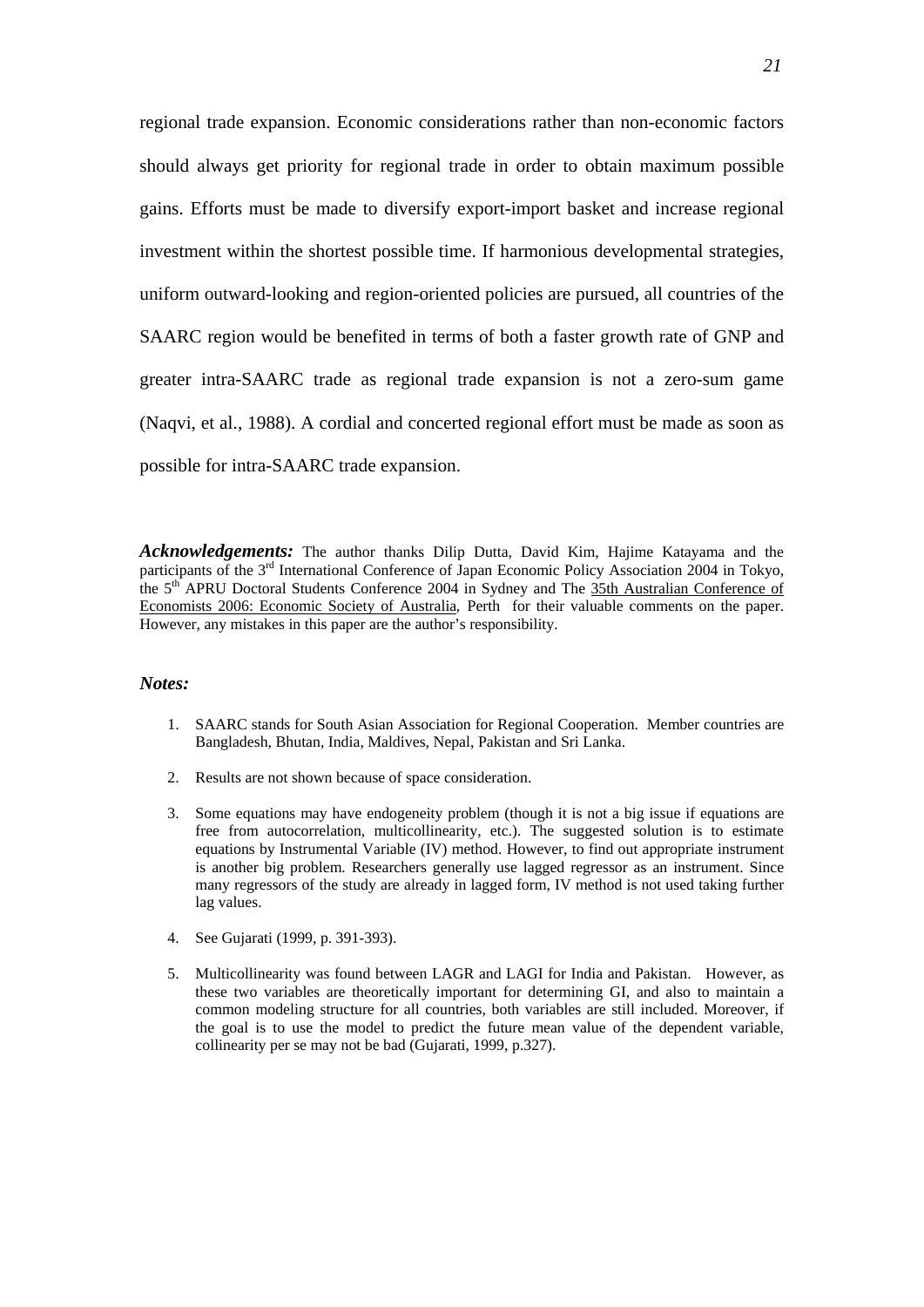#### **REFERENCES**

Ahmed, N. (1999) Trade Liberalization in Bangladesh: An Empirical Investigation. *A Ph.D. Thesis*, University of Sydney, Australia.

Batliwalla, C.J. (1987) Financial Cooperation in South Asia, *ADB/EWC Symposium on Regional Cooperation in South Asia*, Asian Development Bank, Manila, Philippines.

Dubey, M. (1995) Indo-Bangladesh Economic Relations, in Indo-Bangladesh Dialogue: *Economic and Trade Cooperation*, Center for Policy Research, New Delhi, India.

Govindan, K. (1996) A South Asian Preferential Trading Arrangement: Implications for Regional Trade in Food Commodities, *Journal of Economic Integration*, 11(4) (December): 478-91.

Gujarati, D. (1999) *Essentials of Econometrics,* Second Edition, McGraw-Hill International Editions.

Guru-Gharana, K.K. (2000) Macro-Economic Modeling of South Asian Economies with Intra-SAARC Trade Link. *Final Report*- submitted to South Asian Network of Economic Institutes, IIDS, Nepal.

Hassan, M.K. (2000). Trade Relations with SAARC Countries and Trade Policies of Bangladesh, *Journal of Economic Cooperation*, 21(3), (July), 99-151.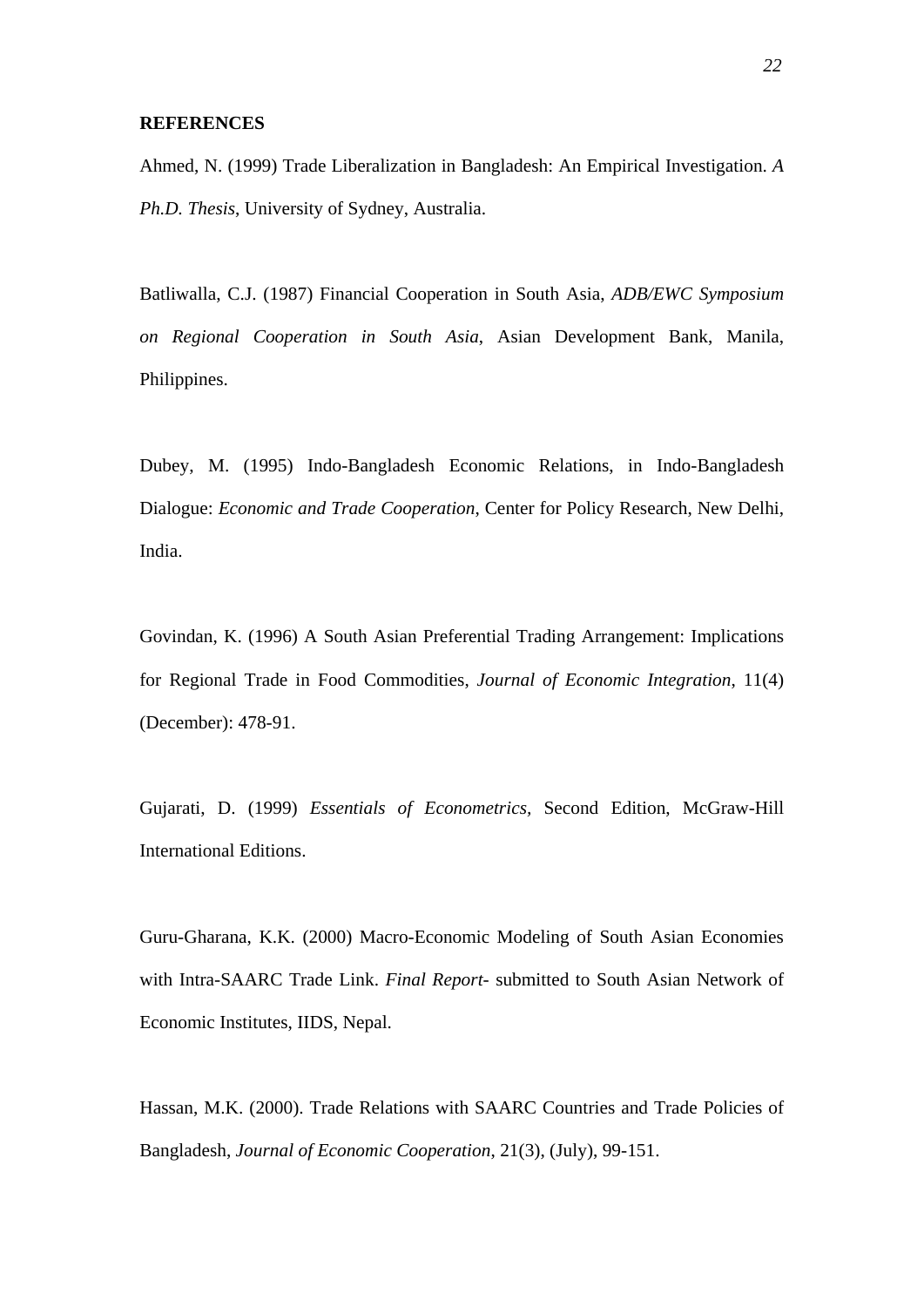Hossain, M. M. and Vousden, N. (1996) Welfare Effects of a Discriminatory Trading Area in South Asia, *Economic Division Working Paper # 96/9,* Canberra, Research School of Pacific and Asian Studies, Australian National University.

Hussain, A. (1987) Trade Expansion Among South Asian Countries: Problems and Prospects, *South Asia Journal*, 1(.2), Sage Publications, New Delhi/Newbury Park/London.

IMF. (2002) *International Financial Statistics.* International Monetary Fund.

IMF. (2003). *Direction of Trade Statistics Yearbook*, International Monetary Fund.

IMF (Various Years), *Direction of Trade Statistics Yearbook*, International Monetary Fund.

Maddala, G.S. (1977) *Econometrics*, McGraw-Hill Book Company, New York.

Naqvi, S.N.H. et al (1988) Possibilities of Regional Trade Expansion: A Link Model for Pakistan, India, Bangladesh and Sri Lanka, in Singer, H.W. et al (ed.) *Challenges of South -South Cooperation,* (part II) Asia Publishing House, New Delhi.

Panchamukhi, V.R. et al, (1990) *Economic Cooperation in the SAARC Region-Potential, Constraints and Policies*, Interest Publications, New Delhi.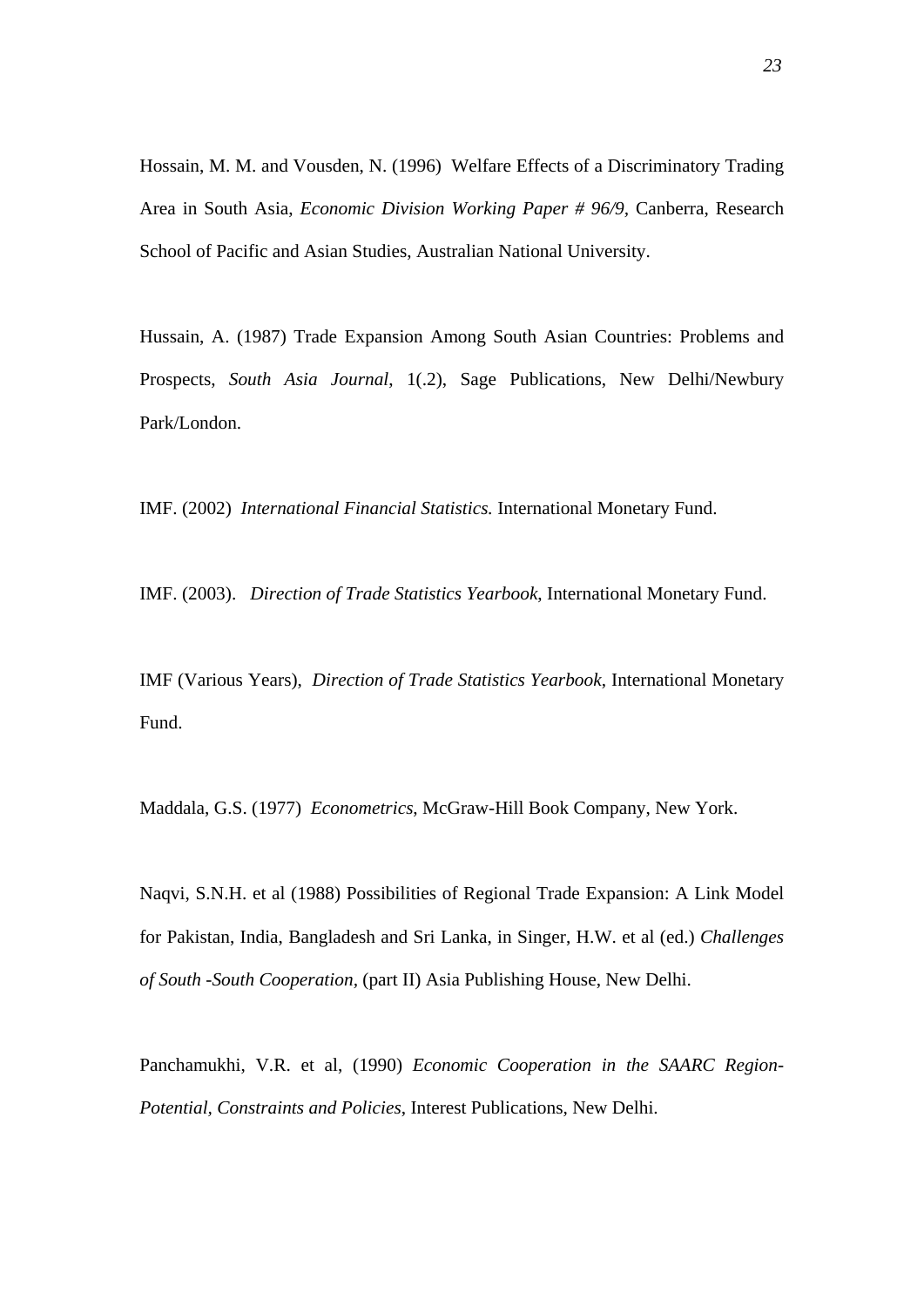Rahman, M. (1998) Bangladesh-India Bilateral Trade: Current Trends, New Perspectives, New Challenges**,** *BIISS Journal*, 19(1).

Rahman, S.H. and Shilpi, F.J. (1996) A Macroeconometric Model of the Bangladesh Economy: Model, Estimation, Validation and Policy Simulation, *Research Monograph,* No. 17, BIDS, Dhaka, Bangladesh.

Srinivasan, T.N. and Canonero, G. (1993) Liberalization of Trade Among Neighbours: Two illustrative models and Simulations, *South Asia Region Discussion Paper Series*, Supplement II to IDP # 142.

Thomas, R.L. (1997) *Modern Econometrics-An Introduction*, Addison Wesley Longman, England.

Varshney, R.L. (1987) Promotion of Trade and Economic Relations: Obstacles and Possibilities, (Ed.) Waqif, A.A. *South Asian Cooperation in Industry, Energy and Technology***.** Sage Publications, New Delhi.

Waqif, A.A. (1987) Regional Cooperation for Industrial Development in South Asia, (Ed.) Waqif, A.A. *South Asian Cooperation in Industry, Energy and Technology*. Sage Publications India Private Ltd., New Delhi/Newbury Park/ London.

Wayne A. F. (1996) *Introduction to Statistical Time Series*, 2<sup>nd</sup> ed. John Wiley and Sons Inc.